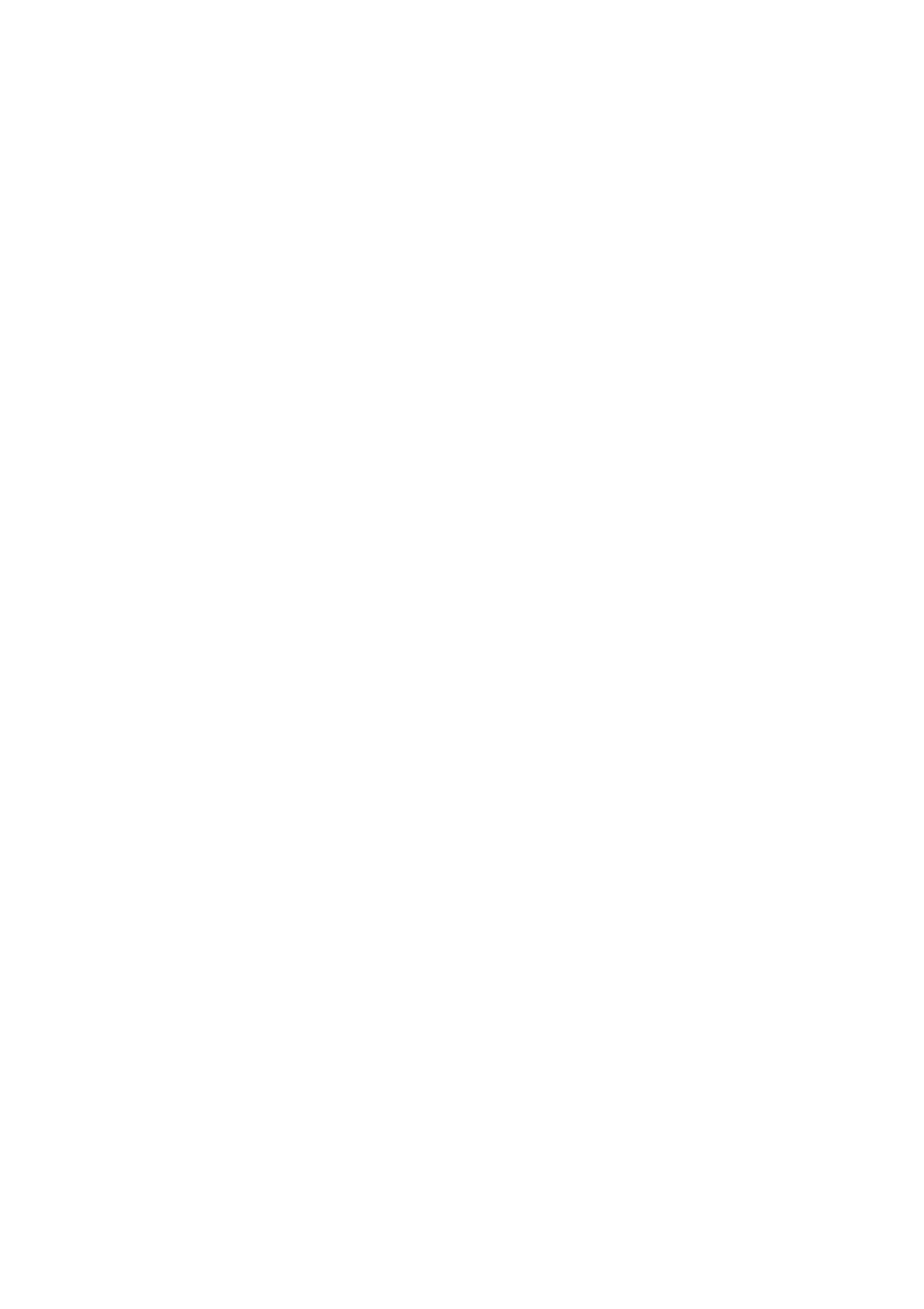# **UNITED NATIONS CONFERENCE ON TRADE AND DEVELOPMENT**

# **UNITED NATIONS**

# **GUIDELINES FOR CONSUMER PROTECTION**



UNITED NATIONS, New York and Geneva, 2016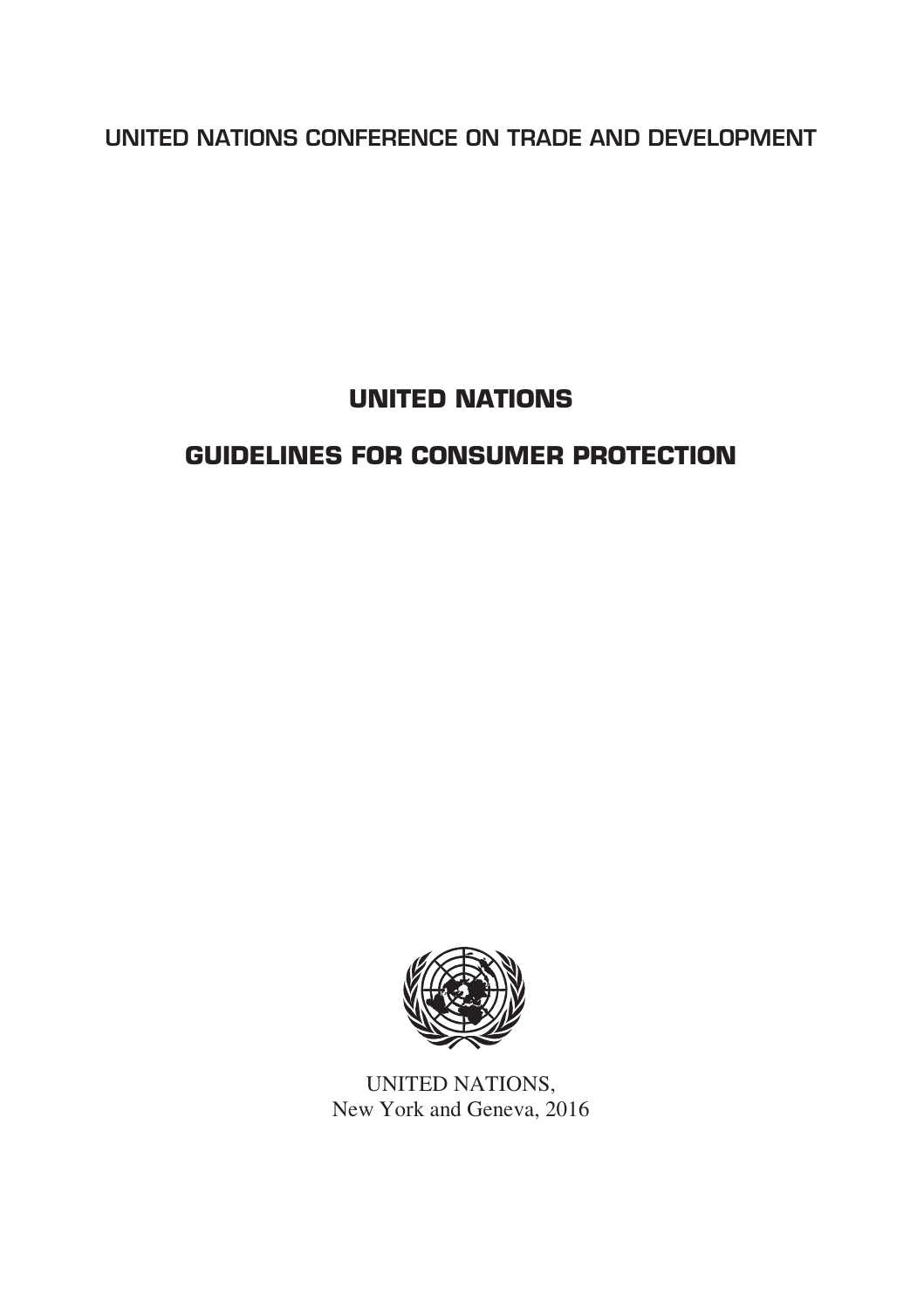## **Note**

Symbols of United Nations documents are composed of capital letters combined with figures. Mention of such a symbol indicates a reference to a United Nations document.

\_\_\_\_\_\_\_\_\_\_\_\_\_\_\_\_\_\_\_\_\_\_\_\_\_\_\_\_\_\_\_\_\_\_\_\_\_\_\_\_\_\_\_\_\_\_\_\_\_\_\_\_\_\_

The views expressed in this volume are those of the authors and do not necessarily reflect the views of the United Nations Secretariat.

The designations employed and the presentation of the material do not imply the expression of any opinion on the part of the United Nations concerning the legal status of any country, territory, city or area, or of authorities or concerning the delimitation of its frontiers or boundaries.

\_\_\_\_\_\_\_\_\_\_\_\_\_\_\_\_\_\_\_\_\_\_\_\_\_\_\_\_\_\_\_\_\_\_\_\_\_\_\_\_\_\_\_\_\_\_\_\_\_\_\_\_\_\_

Material in this publication may be freely quoted or reprinted, but acknowledgement is requested, together with a copy of the publication containing the quotation or reprint to be sent to the UNCTAD secretariat, Palais des Nations, 1211 Geneva 10, Switzerland.

# UNCTAD/DITC/CPLP/MISC/2016/1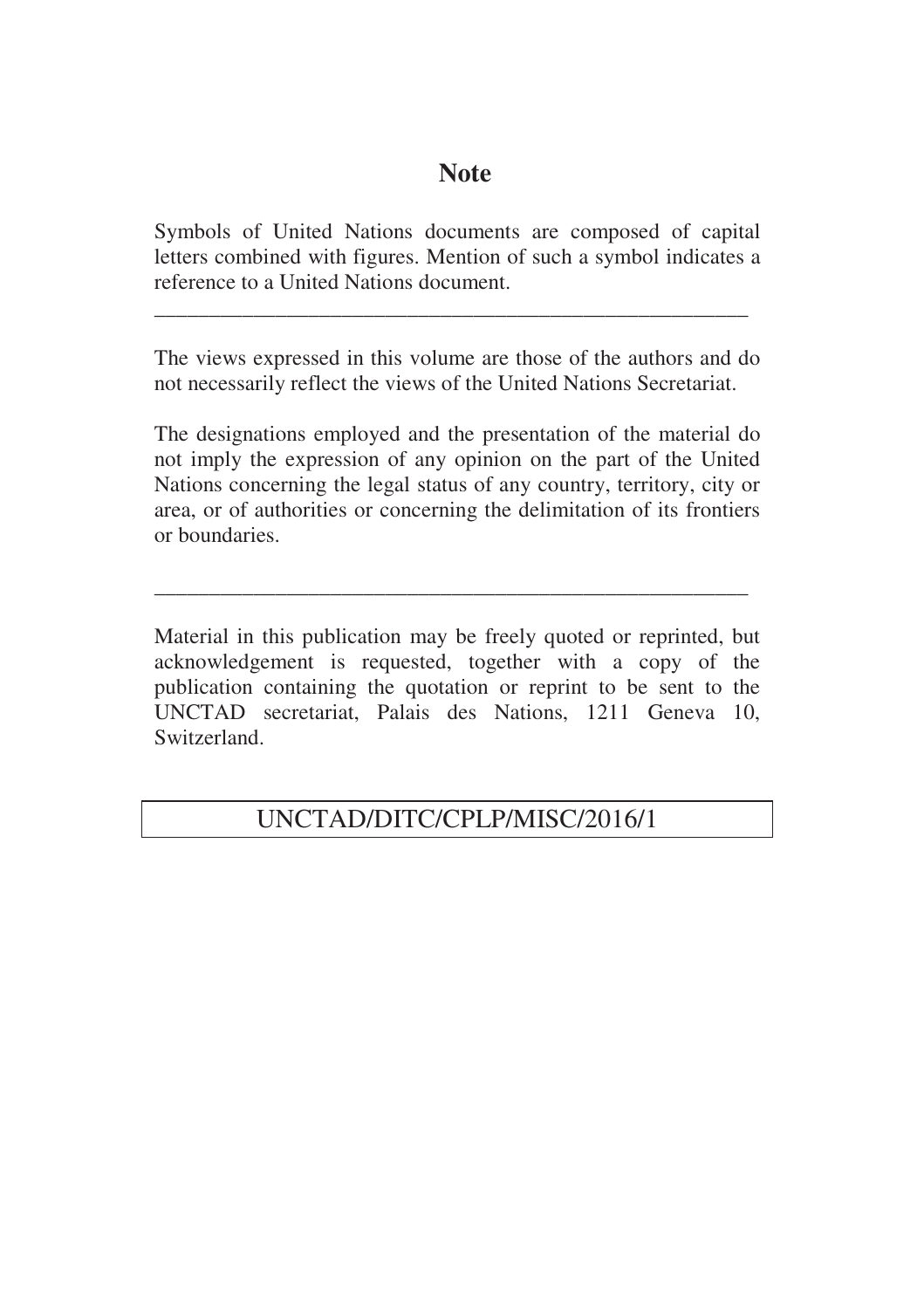## **Preface**

The United Nations Guidelines for Consumer Protection are a valuable set of principles that set out the main characteristics of effective consumer protection legislation, enforcement institutions and redress systems. Furthermore, the Guidelines assist interested Member States in formulating and enforcing domestic and regional laws, rules and regulations that are suitable to their economic, social and environmental circumstances; they also help promote international enforcement cooperation among Member States and encourage the sharing of experiences in consumer protection.

The Guidelines were first adopted by the General Assembly in resolution 39/248 of 16 April 1985, later expanded by the Economic and Social Council in resolution 1999/7 of 26 July 1999, and revised and adopted by the General Assembly in resolution 70/186 of 22 December 2015.

The United Nations Conference on Trade and Development promotes the Guidelines and encourages interested Member States to create awareness of the many ways in which Member States, businesses and civil society can promote consumer protection in the provision of public and private goods and services.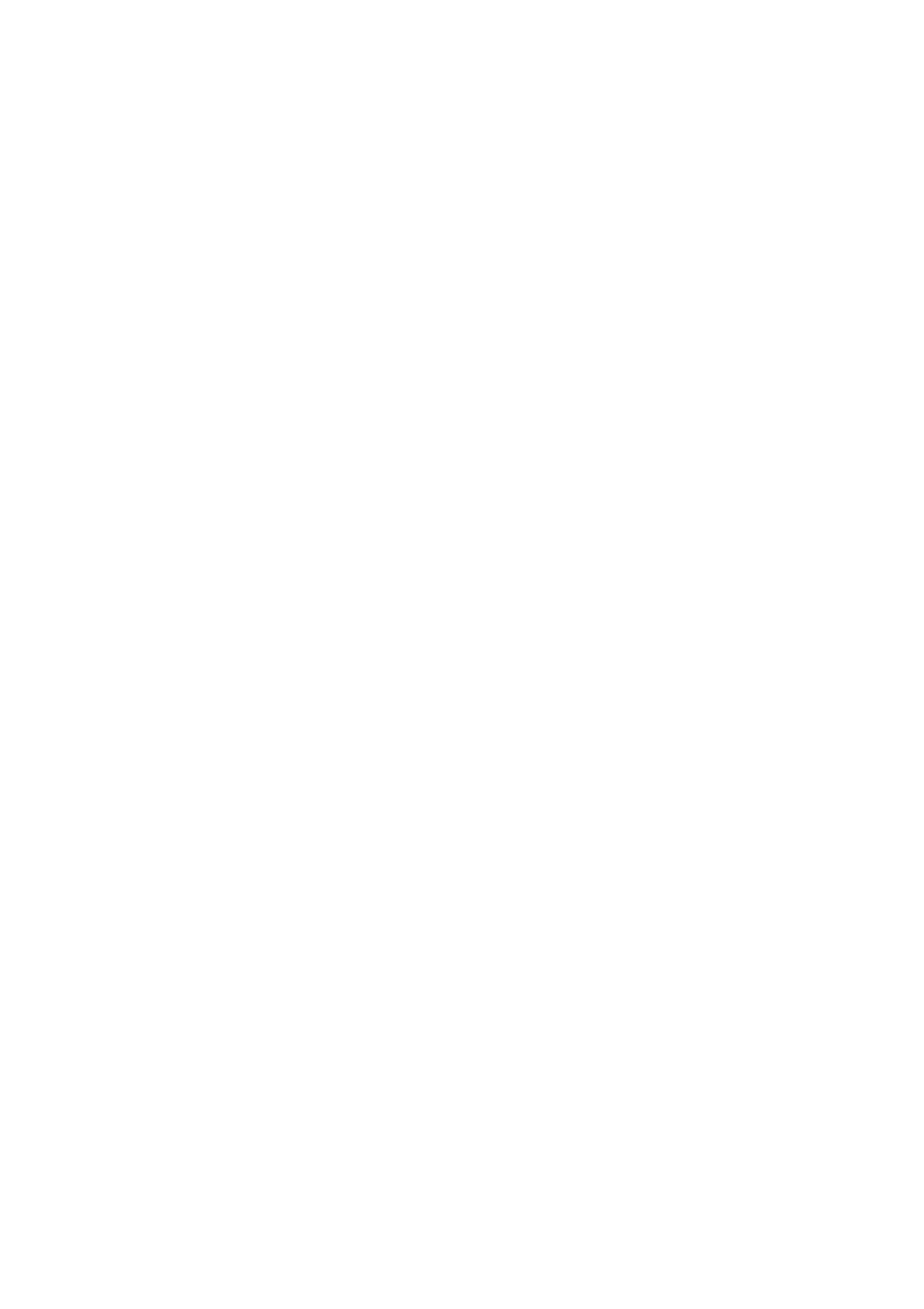# **Contents**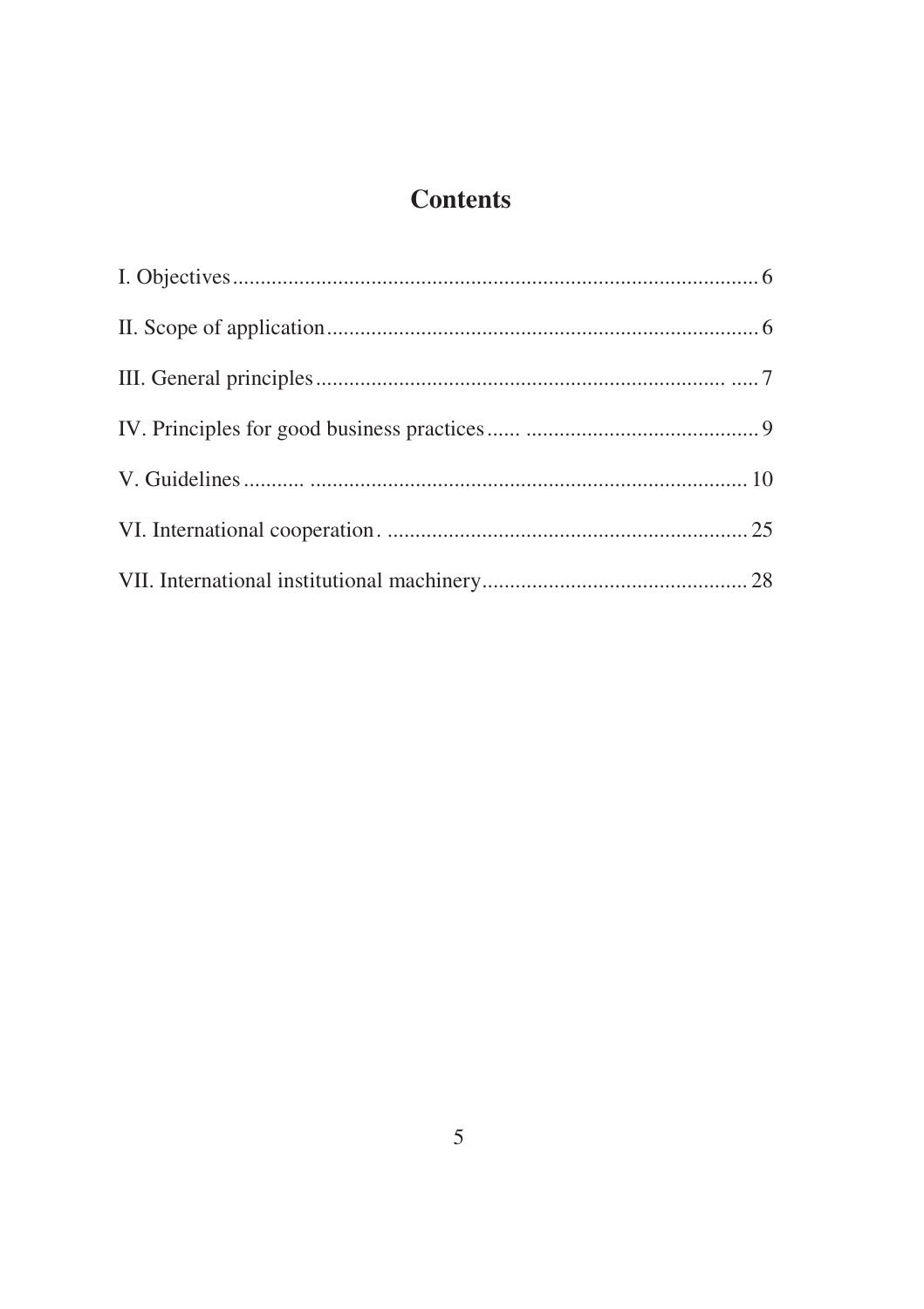# **United Nations guidelines for consumer protection**

## **I.Objectives**

1.Taking into account the interests and needs of consumers in all Member States, particularly in developing ones, recognizing that consumers often face imbalances in economic terms, educational levels and bargaining power and bearing in mind that consumers should have the right of access to non-hazardous products, as well as the right to promote just, equitable and sustainable economic and social development and environmental protection, these guidelines for consumer protection have the following objectives:

(*a*) To assist countries in achieving or maintaining adequate protection for their population as consumers;

(*b*) To facilitate production and distribution patterns responsive to the needs and desires of consumers:

(*c*) To encourage high levels of ethical conduct for those engaged in the production and distribution of goods and services to consumers;

(*d*) To assist countries in curbing abusive business practices by all enterprises at the national and international levels which adversely affect consumers:

(*e*) To facilitate the development of independent consumer groups;

(*f*) To further international cooperation in the field of consumer protection;

(*g*) To encourage the development of market conditions which provide consumers with greater choice at lower prices;

(*h*) To promote sustainable consumption.

## **II.Scope of application**

2. These guidelines apply to business-to-consumer transactions, including the provision of goods and services by State-owned enterprises to consumers. For the purpose of these guidelines, consumer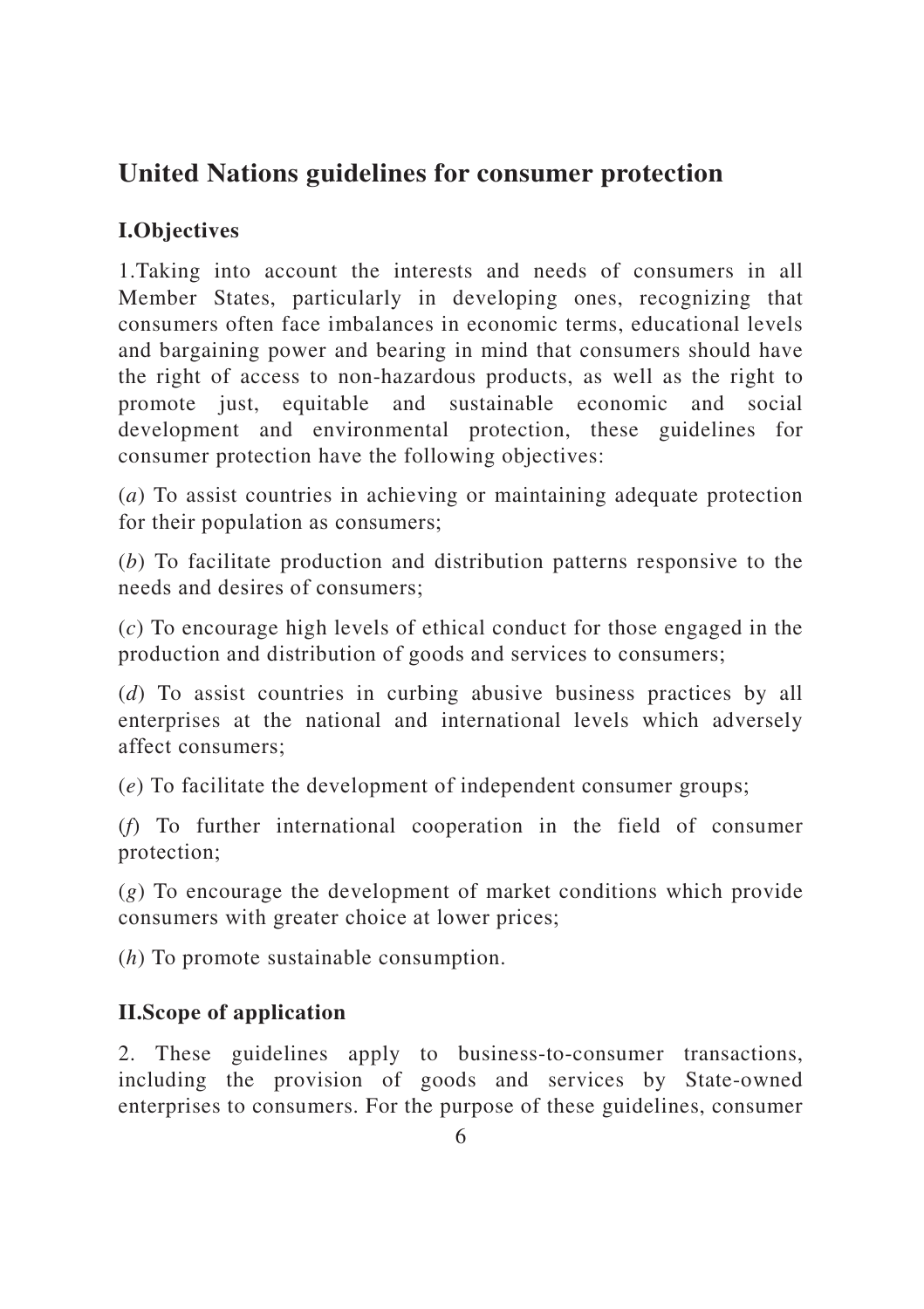protection policies include the laws, regulations, rules, frameworks, procedures, decisions, mechanisms and programmes of Member States, as well as private sector standards and recommendations that protect consumer rights and interests and promote consumer welfare.

3. For the purpose of these guidelines, the term "consumer" generally refers to a natural person, regardless of nationality, acting primarily for personal, family or household purposes, while recognizing that Member States may adopt differing definitions to address specific domestic needs.

### **III.General principles**

4. Member States should develop, strengthen or maintain a strong consumer protection policy, taking into account the guidelines set out below and relevant international agreements. In so doing, each Member State must set its own priorities for the protection of consumers in accordance with the economic, social and environmental circumstances of the country and the needs of its population, and bearing in mind the costs and benefits of proposed measures.

5. The legitimate needs which the guidelines are intended to meet are the following:

 $(a)$  Access by consumers to essential goods and services;

 $(b)$  The protection of vulnerable and disadvantaged consumers;

 $(c)$  The protection of consumers from hazards to their health and safety;

(*d*) The promotion and protection of the economic interests of consumers:

(*e*) Access by consumers to adequate information to enable them to make informed choices according to individual wishes and needs;

(*f*) Consumer education, including education on the environmental, social and economic consequences of consumer choice;

 $(g)$  Availability of effective consumer dispute resolution and redress;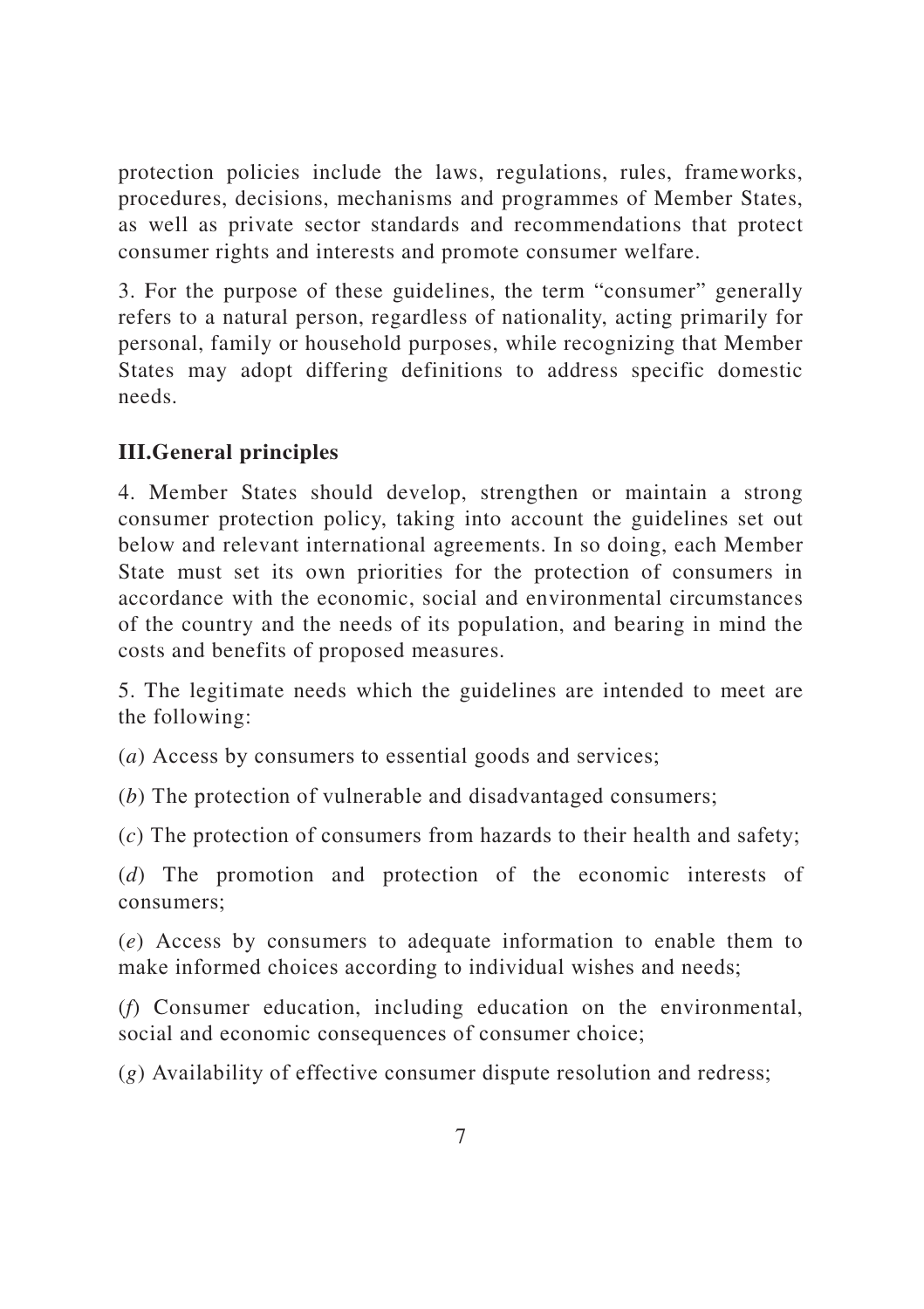(*h*) Freedom to form consumer and other relevant groups or organizations and the opportunity of such organizations to present their views in decision-making processes affecting them;

 $(i)$  The promotion of sustainable consumption patterns;

(*j*) A level of protection for consumers using electronic commerce that is not less than that afforded in other forms of commerce:

(*k*) The protection of consumer privacy and the global free flow of information.

6. Unsustainable patterns of production and consumption, particularly in industrialized countries, are the major cause of the continued deterioration of the global environment. All Member States should strive to promote sustainable consumption patterns; developed countries should take the lead in achieving sustainable consumption patterns; developing countries should seek to achieve sustainable consumption patterns in their development process, having due regard for the principle of common but differentiated responsibilities. The special situation and needs of developing countries in this regard should be fully taken into account.

7. Policies for promoting sustainable consumption should take into account the goals of eradicating poverty, satisfying the basic human needs of all members of society and reducing inequality within and between countries.

8. Member States should provide or maintain adequate infrastructure to develop, implement and monitor consumer protection policies. Special care should be taken to ensure that measures for consumer protection are implemented for the benefit of all sectors of the population, particularly the rural population and people living in poverty.

9. All enterprises should obey the relevant laws and regulations of the countries in which they do business. They should also conform to the appropriate provisions of international standards for consumer protection to which the competent authorities of the country in question have agreed. (Hereinafter, references to international standards in the guidelines should be viewed in the context of this paragraph.)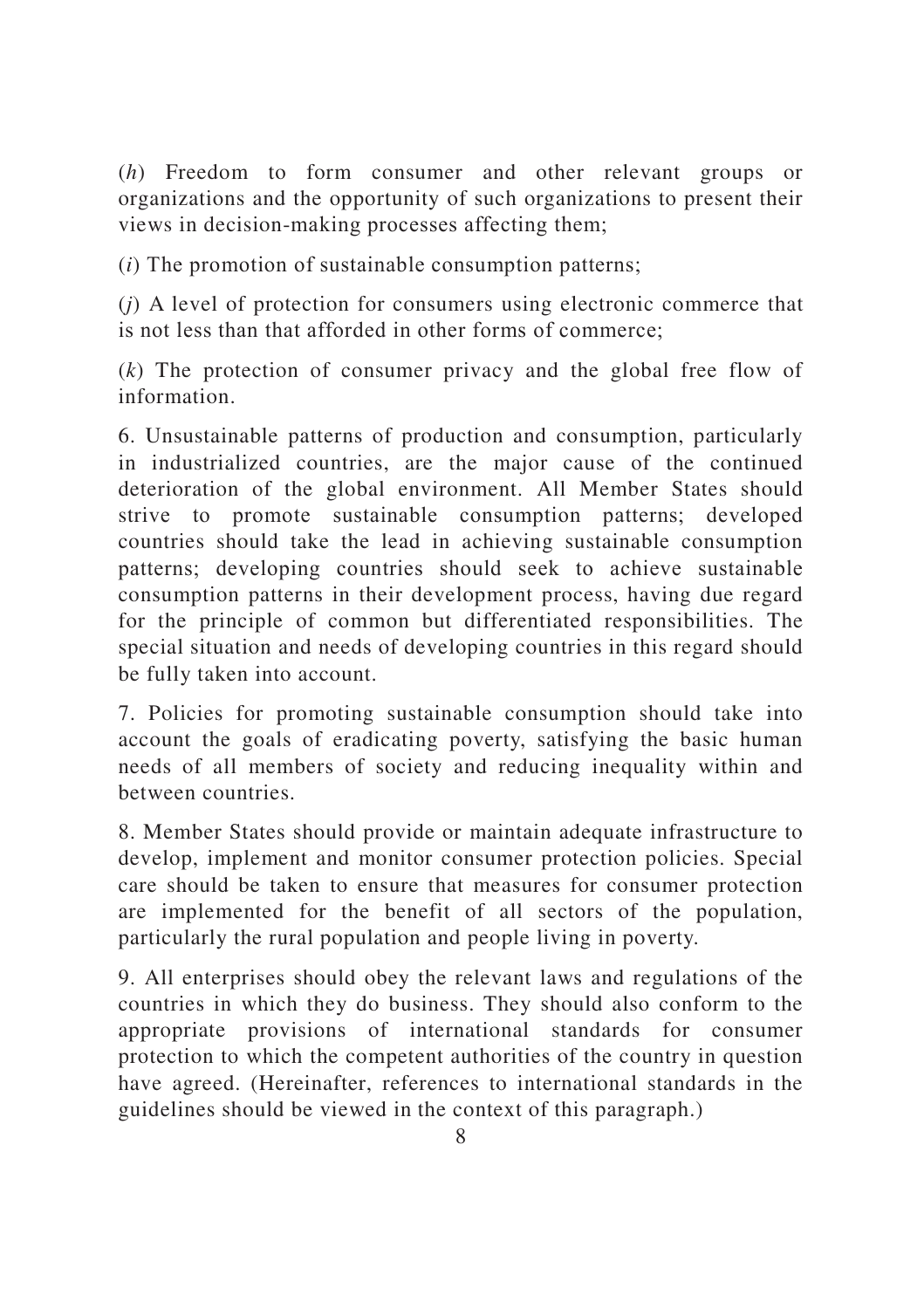10. The potential positive role of universities and public and private enterprises in research should be considered when developing consumer protection policies.

## **IV.Principles for good business practices**

11. The principles that establish benchmarks for good business practices for conducting online and offline commercial activities with consumers are as follows:

(*a*) **Fair and equitable treatment.** Businesses should deal fairly and honestly with consumers at all stages of their relationship, so that it is an integral part of the business culture. Businesses should avoid practices that harm consumers, particularly with respect to vulnerable and disadvantaged consumers;

(*b*) **Commercial behaviour.** Businesses should not subject consumers to illegal, unethical, discriminatory or deceptive practices, such as abusive marketing tactics, abusive debt collection or other improper behaviour that may pose unnecessary risks or harm consumers. Businesses and their authorized agents should have due regard for the interests of consumers and responsibility for upholding consumer protection as an objective;

(*c*) **Disclosure and transparency.** Businesses should provide complete, accurate and not misleading information regarding the goods and services, terms, conditions, applicable fees and final costs to enable consumers to take informed decisions. Businesses should ensure easy access to this information, especially to the key terms and conditions, regardless of the means of technology used;

(*d*) **Education and awareness-raising.** Businesses should, as appropriate, develop programmes and mechanisms to assist consumers to develop the knowledge and skills necessary to understand risks, including financial risks, to take informed decisions and to access competent and professional advice and assistance, preferably from an independent third party, when needed;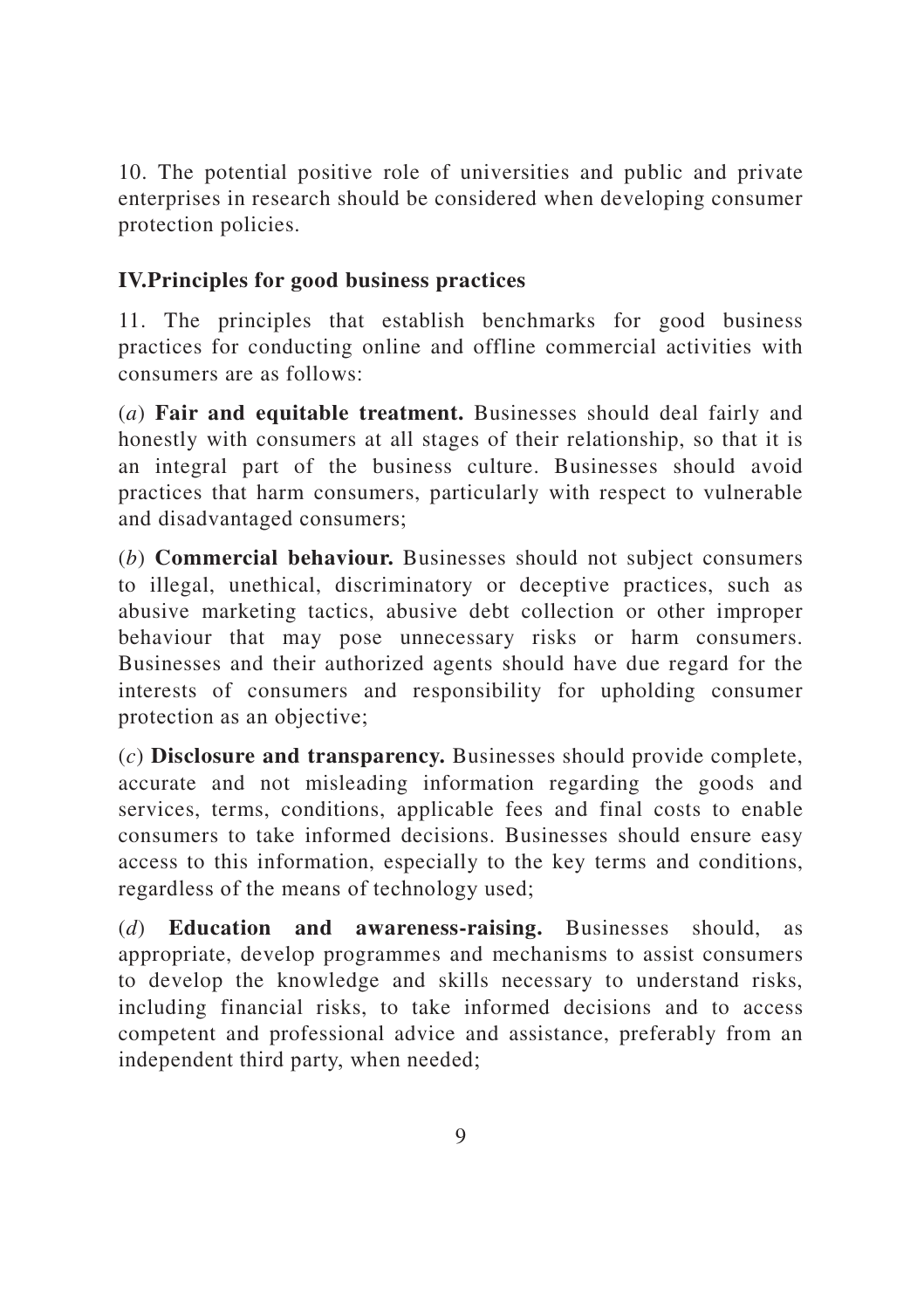(*e*) **Protection of privacy.** Businesses should protect consumers' privacy through a combination of appropriate control, security, transparency and consent mechanisms relating to the collection and use of their personal data;

(*f*) **Consumer complaints and disputes.** Businesses should make available complaints-handling mechanisms that provide consumers with expeditious, fair, transparent, inexpensive, accessible, speedy and effective dispute resolution without unnecessary cost or burden. Businesses should consider subscribing to domestic and international standards pertaining to internal complaints handling, alternative dispute resolution services and customer satisfaction codes.

### **V.Guidelines**

12. The following guidelines should apply both to home-produced goods and services and to imports.

13. In applying any procedures or regulations for consumer protection, due regard should be given to ensuring that they do not become barriers to international trade and that they are consistent with international trade obligations.

#### **A.National policies for consumer protection**

14. Member States should establish consumer protection policies that encourage:

 $(a)$  Good business practices;

(*b*) Clear and timely information to enable consumers to contact businesses easily, and to enable regulatory and law enforcement authorities to identify and locate them. This may include information such as the identity of the business, its legal name and the name under which it trades, its principal geographic address, website and e-mail address or other means of contact, its telephone number and its government registration or licence numbers;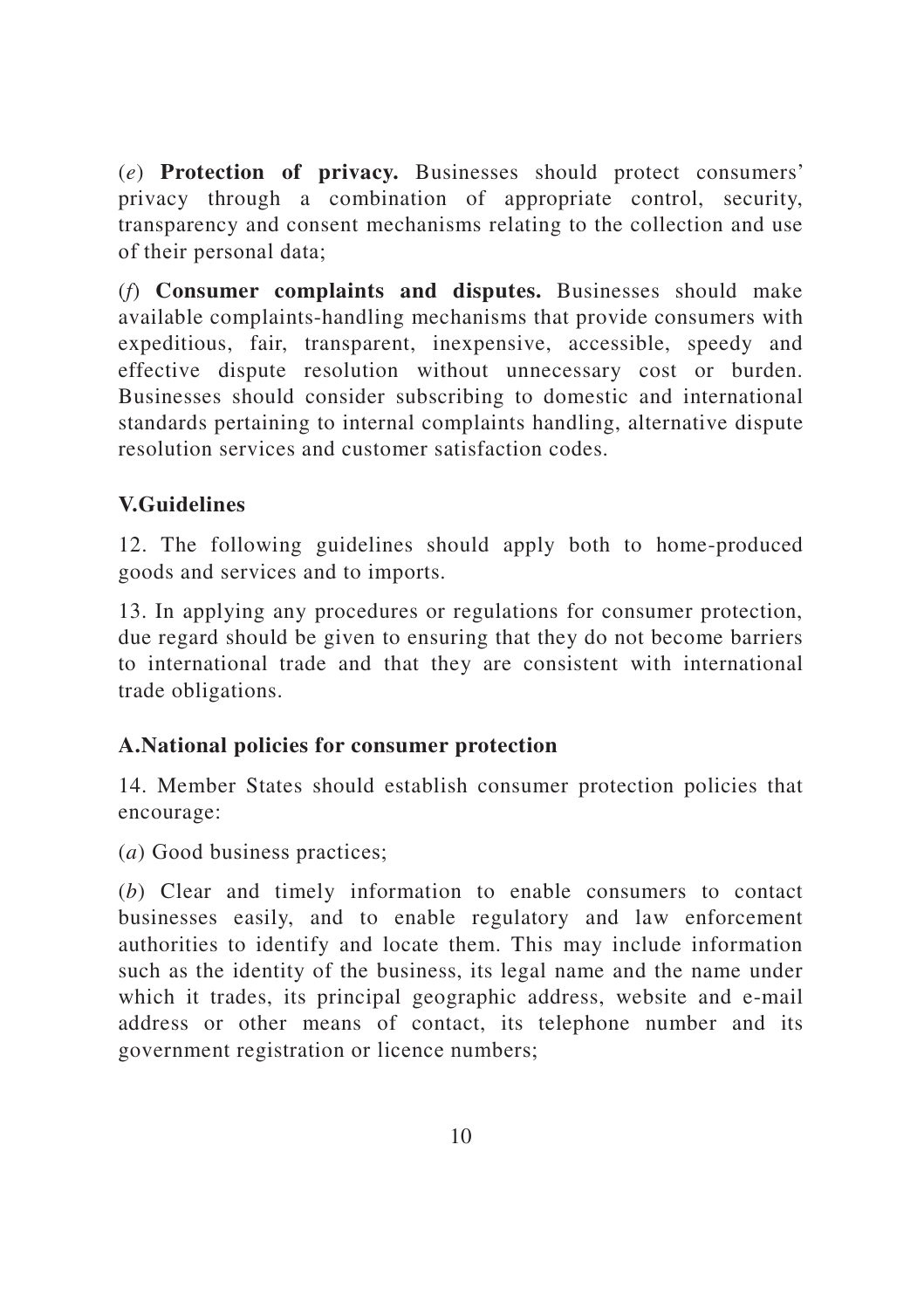(*c*) Clear and timely information regarding the goods or services offered by businesses and the terms and conditions of the relevant transaction;

(*d*) Clear, concise and easy to understand contract terms that are not unfair:

(*e*) A transparent process for the confirmation, cancellation, return and refund of transactions:

(*f*) Secure payment mechanisms;

 $(g)$  Fair, affordable and speedy dispute resolution and redress;

 $(h)$  Consumer privacy and data security;

(*i*) Consumer and business education.

15. Member States should work towards ensuring that consumer protection enforcement agencies have the necessary human and financial resources to promote effective compliance and to obtain or facilitate redress for consumers in appropriate cases.

#### **B.Physical safety**

16. Member States should adopt or encourage the adoption of appropriate measures, including legal systems, safety regulations, national or international standards, voluntary standards and the maintenance of safety records to ensure that products are safe for either intended or normally foreseeable use.

17. Appropriate policies should ensure that goods produced by manufacturers are safe for either intended or normally foreseeable use. Those responsible for bringing goods to the market, in particular suppliers, exporters, importers, retailers and the like (hereinafter referred to as "distributors"), should ensure that while in their care these goods are not rendered unsafe through improper handling or storage and that while in their care they do not become hazardous through improper handling or storage. Consumers should be instructed in the proper use of goods and should be informed of the risks involved in intended or normally foreseeable use. Vital safety information should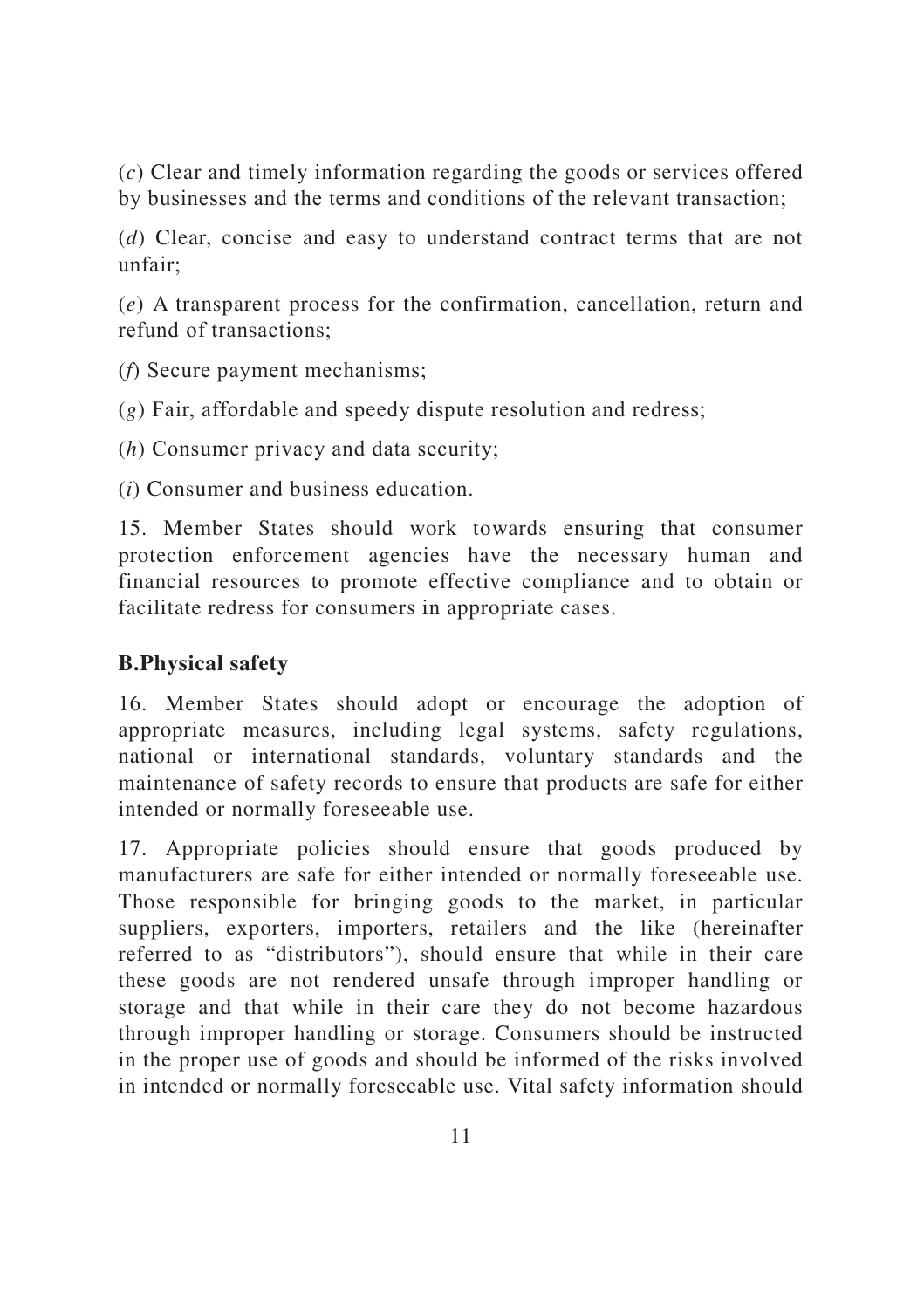be conveyed to consumers by internationally understandable symbols wherever possible.

18. Appropriate policies should ensure that if manufacturers or distributors become aware of unforeseen hazards after products are placed on the market, they should notify the relevant authorities and, as appropriate, the public without delay. Member States should also consider ways of ensuring that consumers are properly informed of such hazards.

19. Member States should, where appropriate, adopt policies under which, if a product is found to be seriously defective and/or to constitute a substantial and severe hazard even when properly used, manufacturers and/or distributors should recall it and replace or modify it, or substitute another product for it. If it is not possible to do this within a reasonable period of time, the consumer should be adequately compensated.

#### **C.Promotion and protection of the economic interests of consumers**

20. Member States should seek to enable consumers to obtain optimum benefit from their economic resources. They should also seek to achieve the goals of satisfactory production and performance standards, adequate distribution methods, fair business practices, informative marketing and effective protection against practices which could adversely affect the economic interests of consumers and the exercise of choice in the marketplace.

21. Member States should intensify their efforts to prevent practices which are damaging to the economic interests of consumers through ensuring that manufacturers, distributors and others involved in the provision of goods and services adhere to established laws and mandatory standards. Consumer organizations should be encouraged to monitor adverse practices, such as the adulteration of foods, false or misleading claims in marketing and service frauds.

22. Member States should develop, strengthen or maintain, as the case may be, measures relating to the control of restrictive and other abusive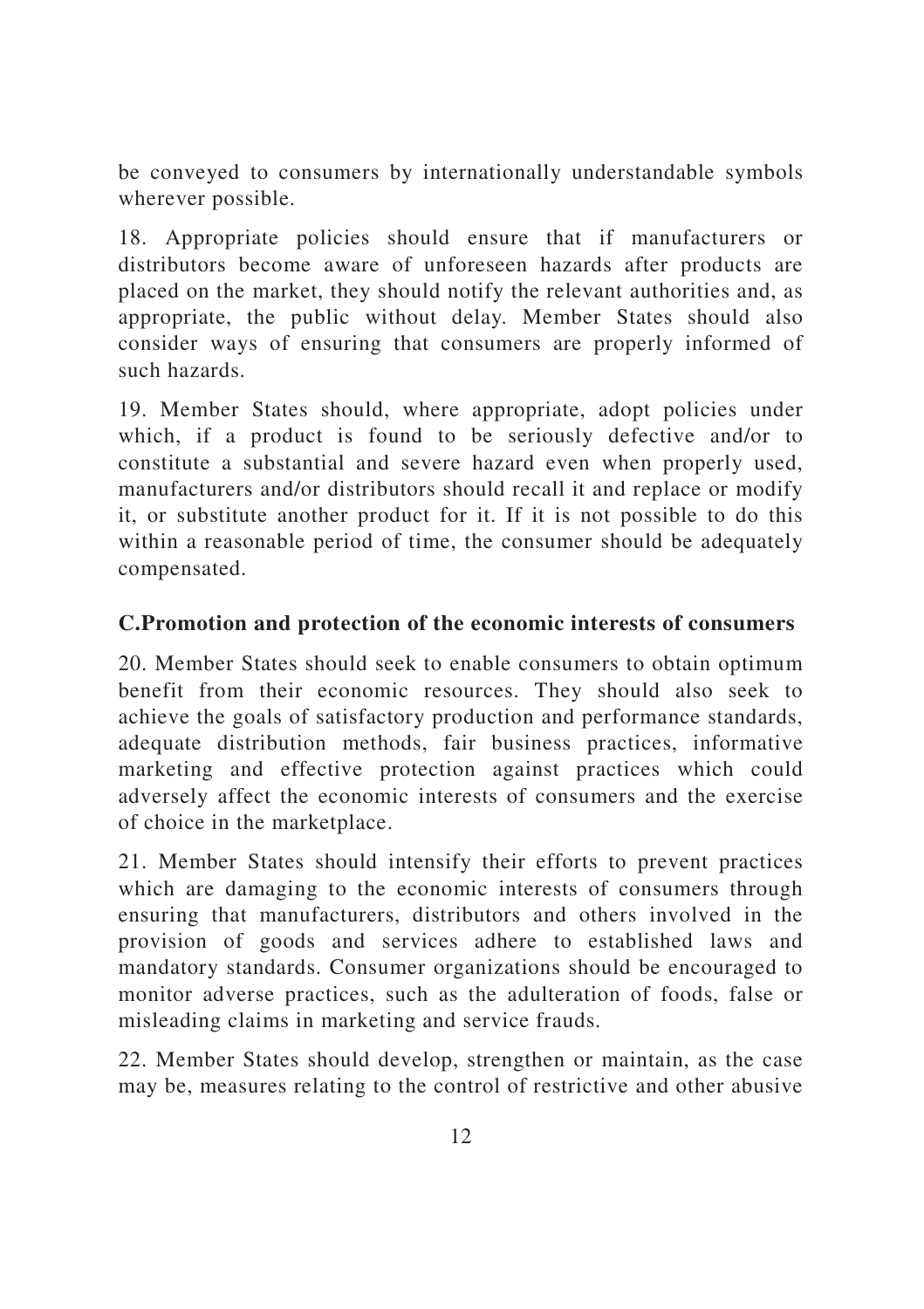business practices which may be harmful to consumers, including means for the enforcement of such measures. In this connection, Member States should be guided by their commitment to the Set of Multilaterally Agreed Equitable Principles and Rules for the Control of Restrictive Business Practices adopted by the General Assembly in resolution 35/63 of 5 December 1980.

23. Member States should adopt or maintain policies that make clear the responsibility of the producer to ensure that goods meet reasonable demands of durability, utility and reliability, and are suited to the purpose for which they are intended, and that the seller should see that these requirements are met. Similar policies should apply to the provision of services.

24. Member States should encourage fair and effective competition in order to provide consumers with the greatest range of choice among products and services at the lowest cost. Member States should ensure that their consumer protection policies are not used to protect domestic businesses from competition or applied unfairly.

25. Member States should, where appropriate, see to it that manufacturers and/or retailers ensure adequate availability of reliable after-sales service and spare parts.

26. Consumers should be protected from such contractual abuses as one-sided standard contracts, exclusion of essential rights in contracts and unconscionable conditions of credit by sellers.

27. Promotional marketing and sales practices should be guided by the principle of fair treatment of consumers and should meet legal requirements. This requires the provision of the information necessary to enable consumers to take informed and independent decisions, as well as measures to ensure that the information provided is accurate.

28. Member States should encourage all concerned to participate in the free flow of accurate information on all aspects of consumer products.

29. Consumer access to accurate information about the environmental impact of products and services should be encouraged through such means as product profiles, environmental reports by industry,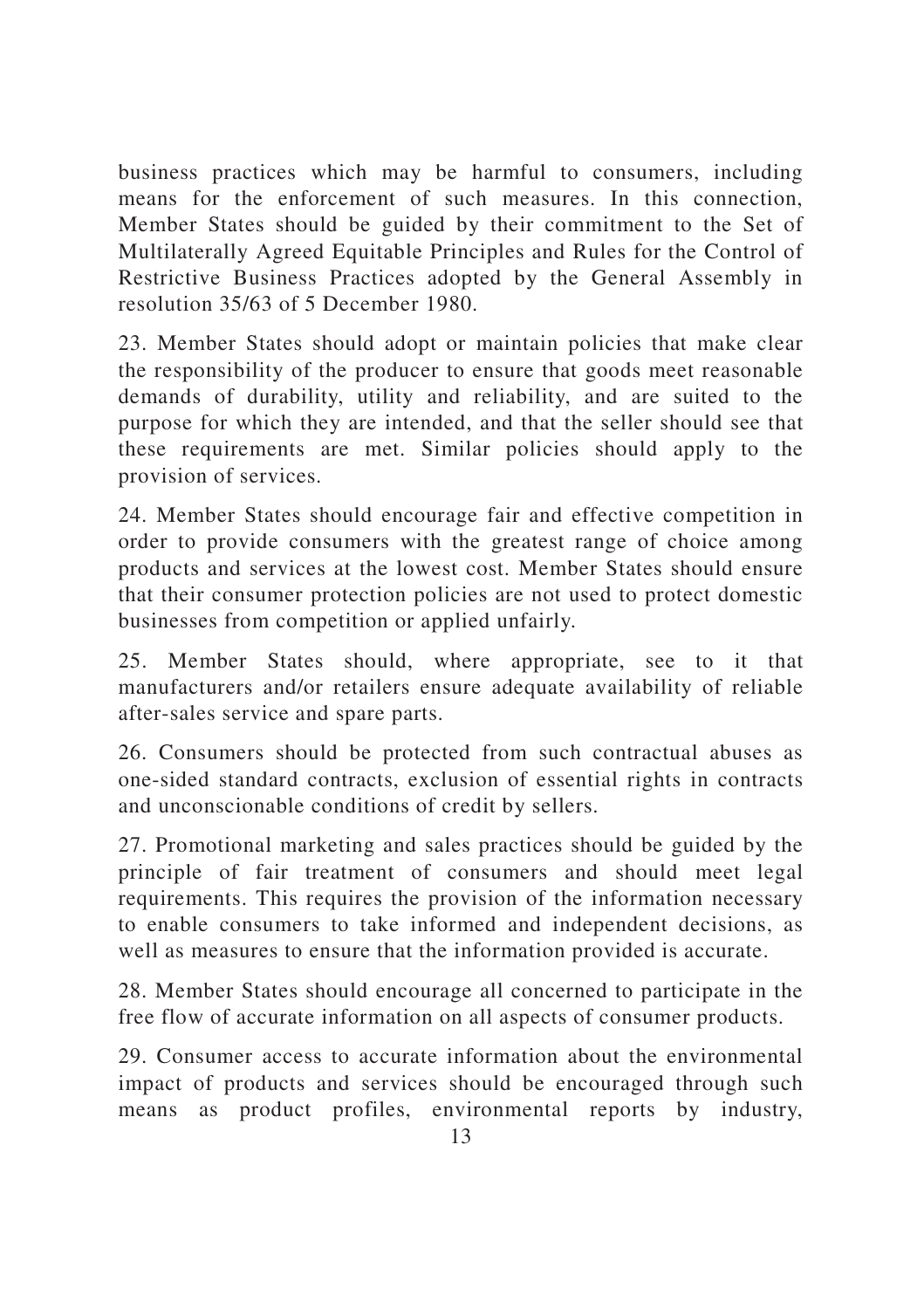information centres for consumers, voluntary and transparent ecolabelling programmes and product information hotlines.

30. Member States, in close collaboration with manufacturers, distributors and consumer organizations, should take measures regarding misleading environmental claims or information in advertising and other marketing activities. The development of appropriate advertising codes and standards for the regulation and verification of environmental claims should be encouraged.

31. Member States should, within their own national context, encourage the formulation and implementation by businesses, in cooperation with consumer organizations, of codes of marketing and other business practices to ensure adequate consumer protection. Voluntary agreements may also be established jointly by businesses, consumer organizations and other interested parties. These codes should receive adequate publicity.

32. Member States should regularly review legislation pertaining to weights and measures and assess the adequacy of the machinery for its enforcement.

## **D.Standards for the safety and quality of consumer goods and services**

33. Member States should, as appropriate, formulate or promote the elaboration and implementation of standards, voluntary and other, at the national and international levels for the safety and quality of goods and services and give them appropriate publicity. National standards and regulations for product safety and quality should be reviewed from time to time in order to ensure that they conform, where possible, to generally accepted international standards.

34. Where a standard lower than the generally accepted international standard is being applied because of local economic conditions, every effort should be made to raise that standard as soon as possible.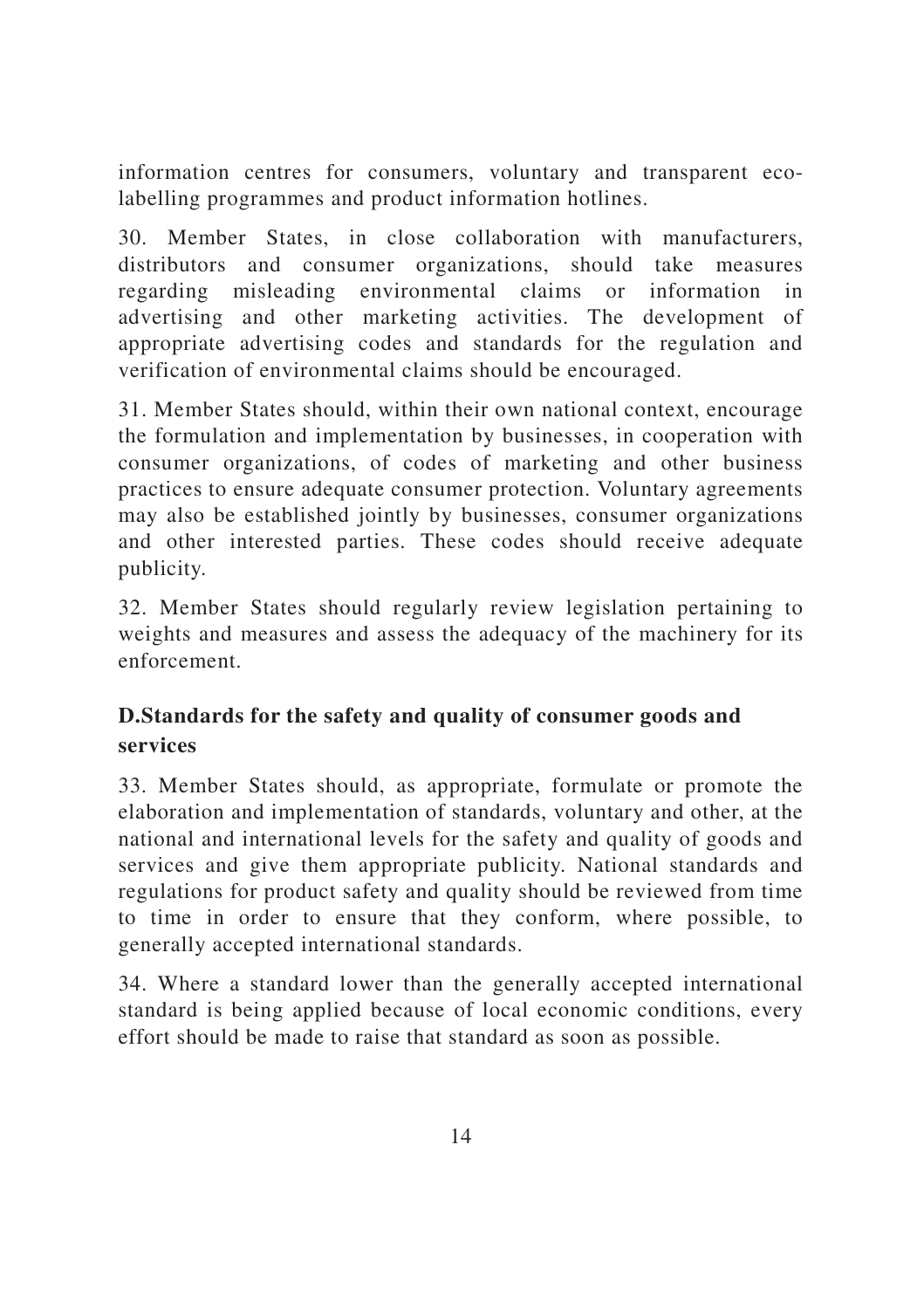35. Member States should encourage and ensure the availability of facilities to test and certify the safety, quality and performance of essential consumer goods and services.

#### **E.Distribution facilities for essential consumer goods and services**

36. Member States should, where appropriate, consider:

(*a*) Adopting or maintaining policies to ensure the efficient distribution of goods and services to consumers; where appropriate, specific policies should be considered to ensure the distribution of essential goods and services where this distribution is endangered, as could be the case particularly in rural areas. Such policies could include assistance for the creation of adequate storage and retail facilities in rural centres, incentives for consumer self-help and better control of the conditions under which essential goods and services are provided in rural areas:

(*b*) Encouraging the establishment of consumer cooperatives and related trading activities, as well as providing information about them, especially in rural areas.

### **F.Dispute resolution and redress**

37. Member States should encourage the development of fair, effective, transparent and impartial mechanisms to address consumer complaints through administrative, judicial and alternative dispute resolution, including for cross-border cases. Member States should establish or maintain legal and/or administrative measures to enable consumers or, as appropriate, relevant organizations to obtain redress through formal or informal procedures that are expeditious, fair, transparent, inexpensive and accessible. Such procedures should take particular account of the needs of vulnerable and disadvantaged consumers. Member States should provide consumers with access to remedies that do not impose a cost, delay or undue burden on the economic value at stake and at the same time do not impose excessive or undue burdens on society and businesses.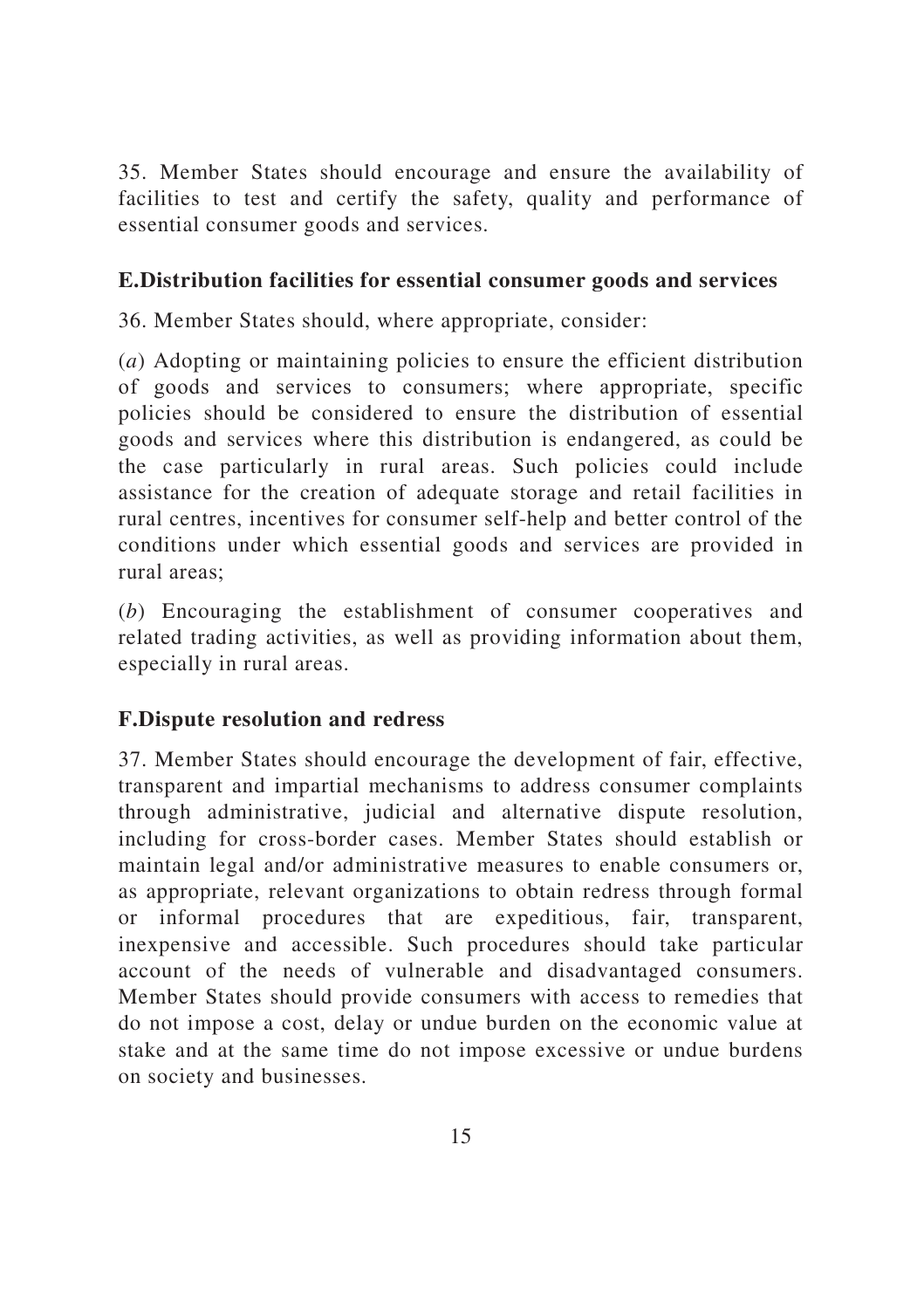38. Member States should encourage all businesses to resolve consumer disputes in an expeditious, fair, transparent, inexpensive, accessible and informal manner, and to establish voluntary mechanisms, including advisory services and informal complaints procedures, which can provide assistance to consumers.

39. Information on available redress and other dispute-resolving procedures should be made available to consumers. Access to dispute resolution and redress mechanisms, including alternative dispute resolution, should be enhanced, particularly in cross-border disputes.

40. Member States should ensure that collective resolution procedures are expeditious, transparent, fair, inexpensive and accessible to both consumers and businesses, including those pertaining to overindebtedness and bankruptcy cases.

41. Member States should cooperate with businesses and consumer groups in furthering consumer and business understanding of how to avoid disputes, of dispute resolution and redress mechanisms available to consumers and of where consumers can file complaints.

#### **G.Education and information programmes**

42. Member States should develop or encourage the development of general consumer education and information programmes, including information on the environmental impacts of consumer choices and behaviour and the possible implications, including benefits and costs, of changes in consumption, bearing in mind the cultural traditions of the people concerned. The aim of such programmes should be to enable people to act as discriminating consumers, capable of making an informed choice of goods and services, and conscious of their rights and responsibilities. In developing such programmes, special attention should be given to the needs of vulnerable and disadvantaged consumers, in both rural and urban areas, including low-income consumers and those with low or non-existent literacy levels. Consumer groups, business and other relevant organizations of civil society should be involved in these educational efforts.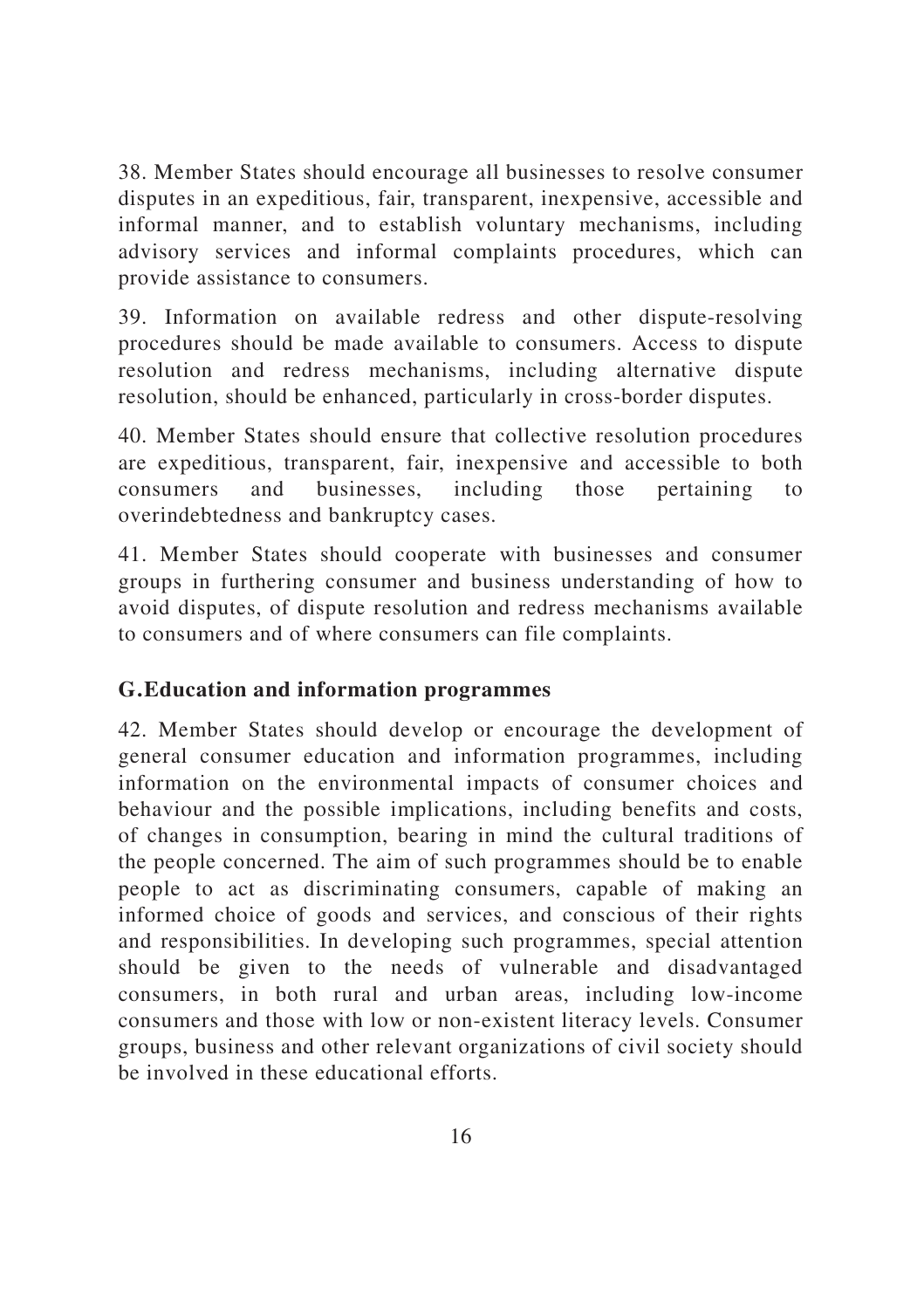43. Consumer education should, where appropriate, become an integral part of the basic curriculum of the educational system, preferably as a component of existing subjects.

44. Consumer education and information programmes should cover such important aspects of consumer protection as the following:

(*a*) Health, nutrition, prevention of food-borne diseases and food adulteration:

(*b*) Product hazards:

 $(c)$  Product labelling;

(*d*) Relevant legislation, how to access dispute resolution mechanisms and obtain redress and agencies and organizations for consumer protection;

(*e*) Information on weights and measures, prices, quality, credit conditions and availability of basic necessities;

(*f*) Environmental protection;

 $(g)$  Electronic commerce;

 $(h)$  Financial services;

(*i*) Efficient use of materials, energy and water.

45. Member States should encourage consumer organizations and other interested groups, including the media, to undertake education and information programmes, including on the environmental impacts of consumption patterns and on the possible implications, including benefits and costs, of changes in consumption, particularly for the benefit of low-income consumer groups in rural and urban areas.

46. Businesses should, where appropriate, undertake or participate in factual and relevant consumer education and information programmes.

47. Bearing in mind the need to reach rural consumers and illiterate consumers, Member States should, as appropriate, develop or encourage the development of consumer information programmes in the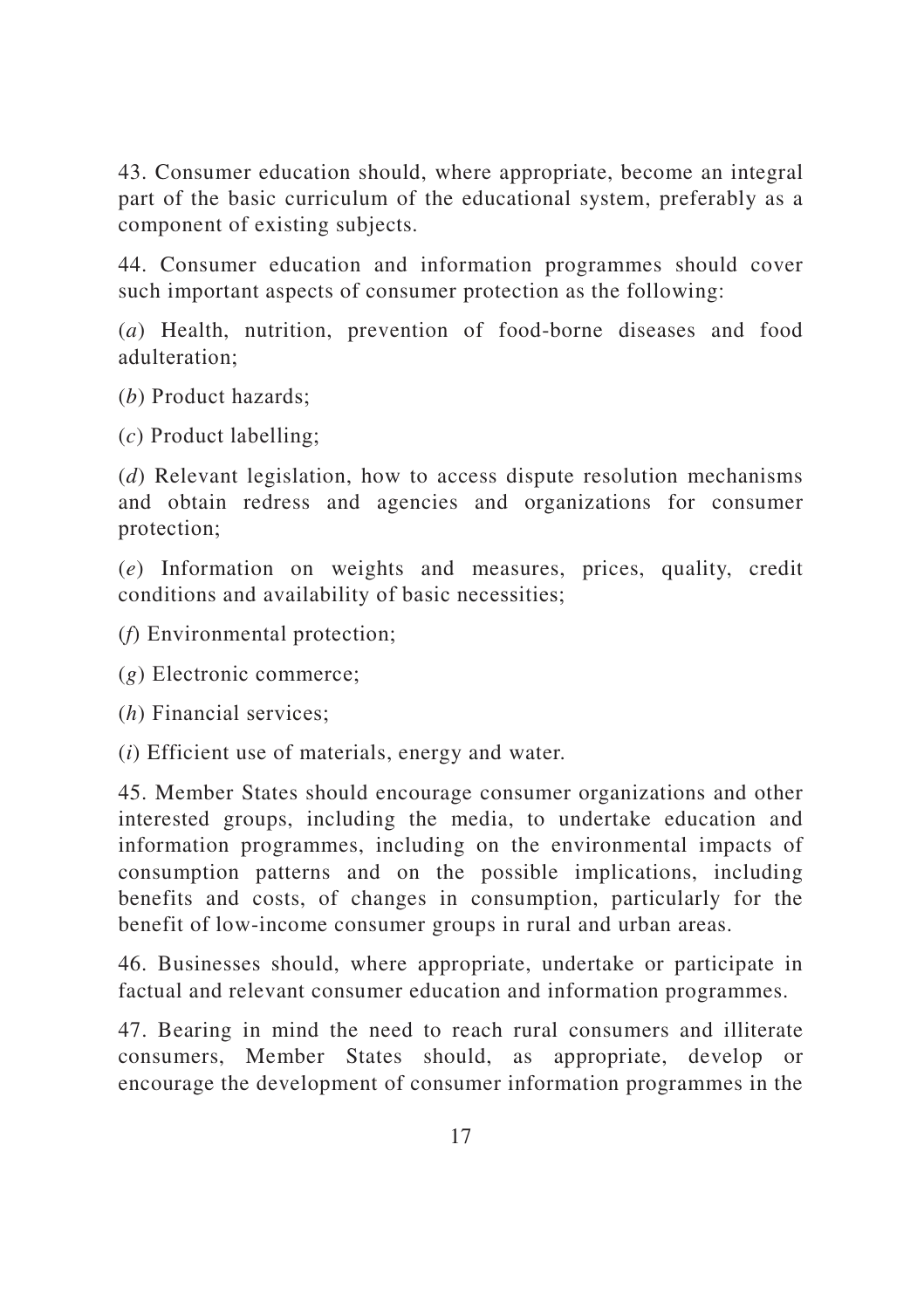mass media or through other delivery channels that reach such consumers.

48. Member States should organize or encourage training programmes for educators, mass media professionals and consumer advisers to enable them to participate in carrying out consumer information and education programmes.

#### **H.Promotion of sustainable consumption**

49. Sustainable consumption includes meeting the needs of present and future generations for goods and services in ways that are economically, socially and environmentally sustainable.

50. Responsibility for sustainable consumption is shared by all members and organizations of society, with informed consumers, Member States, businesses, labour organizations and consumer and environmental organizations playing particularly important roles. Informed consumers have an essential role in promoting consumption that is environmentally, economically and socially sustainable, including through the effects of their choices on producers. Member States should promote the development and implementation of policies for sustainable consumption and the integration of those policies with other public policies. Policymaking by Member States should be conducted in consultation with business, consumer and environmental organizations and other concerned groups. Business has a responsibility for promoting sustainable consumption through the design, production and distribution of goods and services. Consumer and environmental organizations have a responsibility for promoting public participation and debate on sustainable consumption, for informing consumers and for working with Member States and businesses towards sustainable consumption.

51. Member States, in partnership with business and relevant organizations of civil society, should develop and implement strategies that promote sustainable consumption through a mix of policies that could include regulations; economic and social instruments; sectoral policies in such areas as land use, transport, energy and housing;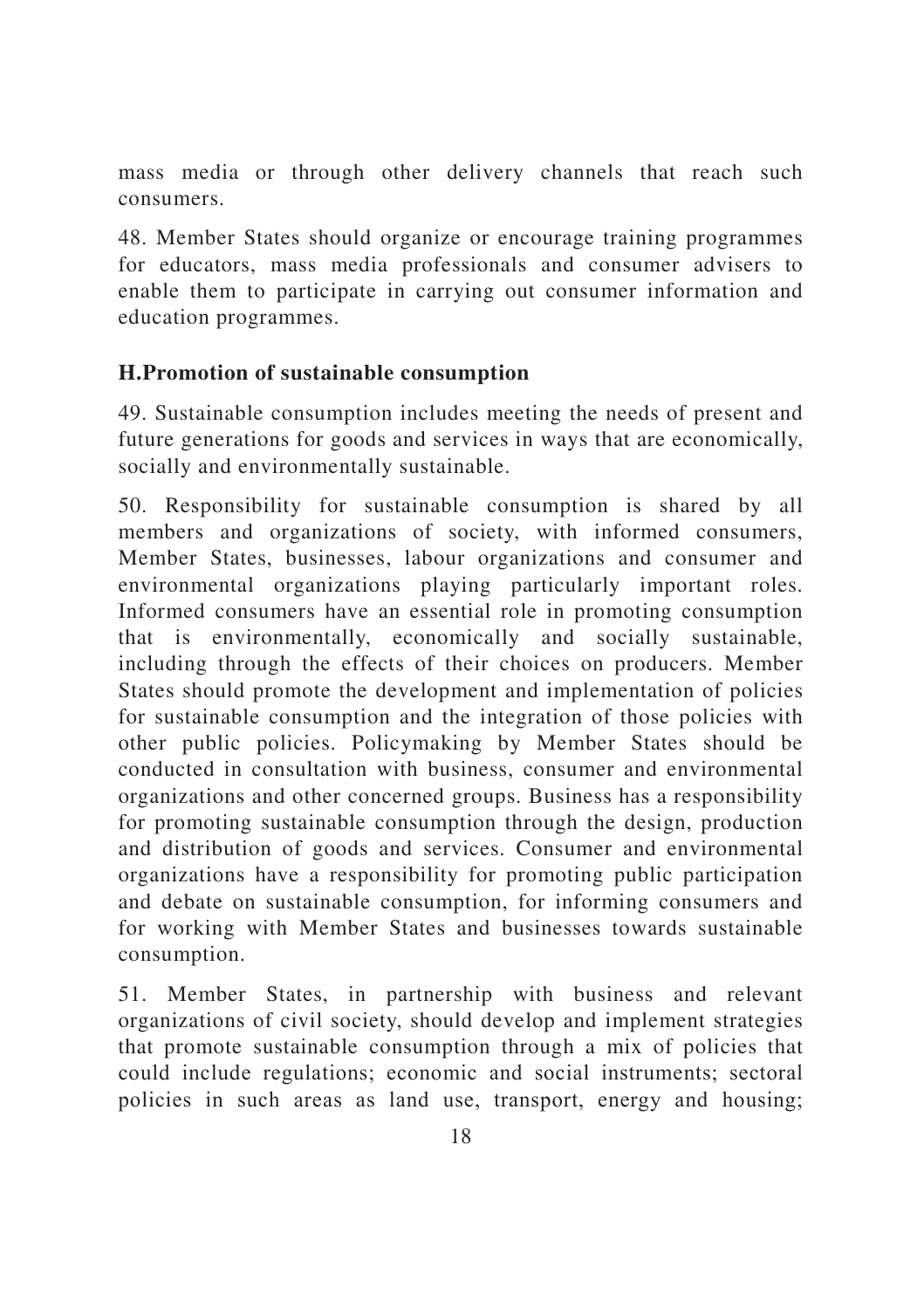information programmes to raise awareness of the impact of consumption patterns; removal of subsidies that promote unsustainable patterns of consumption and production; and promotion of sectorspecific best practices in environmental management.

52. Member States should encourage the design, development and use of products and services that are safe and energy- and resourceefficient, considering their full life cycle impacts. Member States should encourage recycling programmes that encourage consumers to both recycle wastes and purchase recycled products.

53. Member States should promote the development and use of national and international environmental health and safety standards for products and services; such standards should not result in disguised barriers to trade.

54. Member States should encourage impartial environmental testing of products.

55. Member States should safely manage environmentally harmful uses of substances and encourage the development of environmentally sound alternatives for such uses. New potentially hazardous substances should be evaluated on a scientific basis for their long-term environmental impact prior to distribution.

56. Member States should promote awareness of the health-related benefits of sustainable consumption and production patterns, bearing in mind both direct effects on individual health and collective effects through environmental protection.

57. Member States, in partnership with the private sector and other relevant organizations, should encourage the transformation of unsustainable consumption patterns through the development and use of new environmentally sound products and services and new technologies, including information and communication technologies that can meet consumer needs, while reducing pollution and depletion of natural resources.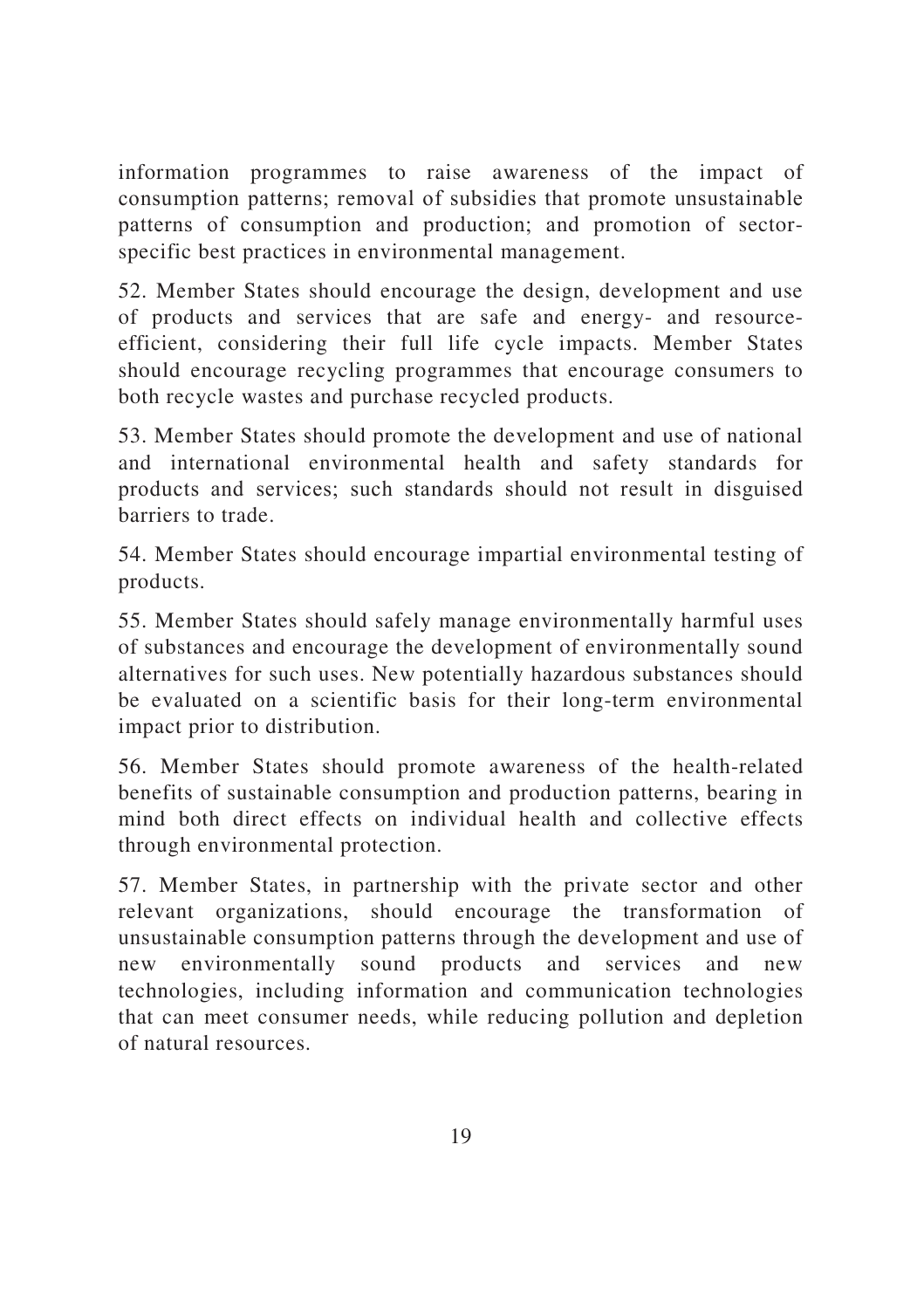58. Member States are encouraged to create or strengthen effective regulatory mechanisms for the protection of consumers, including aspects of sustainable consumption.

59. Member States should consider a range of economic instruments, such as fiscal instruments and internalization of environmental costs, to promote sustainable consumption, taking into account social needs, the need for disincentives for unsustainable practices and incentives for more sustainable practices, while avoiding potential negative effects for market access, in particular for developing countries.

60. Member States, in cooperation with business and other relevant groups, should develop indicators, methodologies and databases for measuring progress towards sustainable consumption at all levels. That information should be publicly available.

61. Member States and international agencies should take the lead in introducing sustainable practices in their own operations, in particular through their procurement policies. Member State procurement, as appropriate, should encourage the development and use of environmentally sound products and services.

62. Member States and other relevant organizations should promote research on consumer behaviour related to environmental damage in order to identify ways to make consumption patterns more sustainable.

#### **I.Electronic commerce**

63. Member States should work towards enhancing consumer confidence in electronic commerce by the continued development of transparent and effective consumer protection policies, ensuring a level of protection that is not less than that afforded in other forms of commerce.

64. Member States should, where appropriate, review existing consumer protection policies to accommodate the special features of electronic commerce and ensure that consumers and businesses are informed and aware of their rights and obligations in the digital marketplace.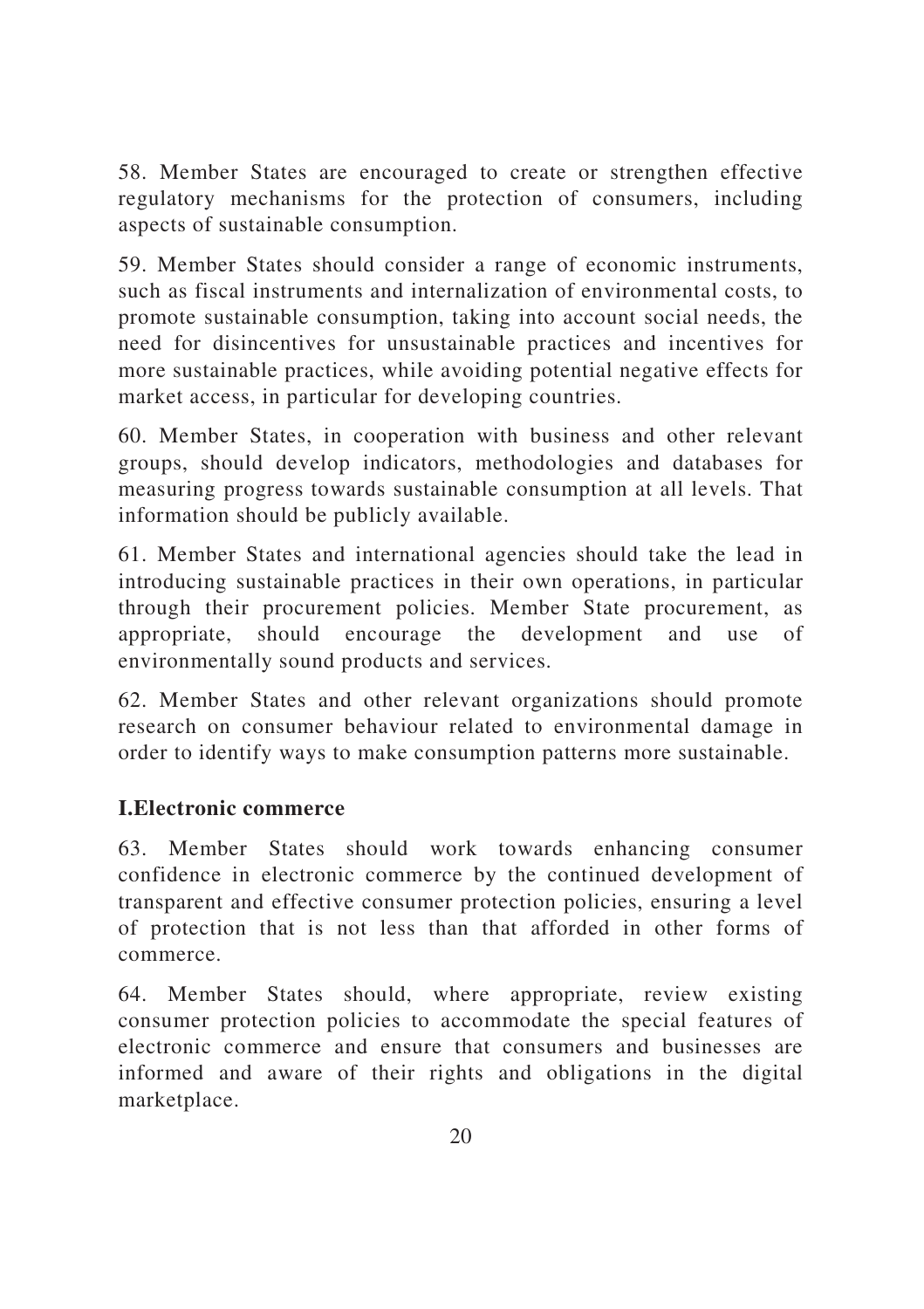65. Member States may wish to consider the relevant international guidelines and standards on electronic commerce and the revisions thereof, and, where appropriate, adapt those guidelines and standards to their economic, social and environmental circumstances so that they can adhere to them, as well as collaborate with other Member States in their implementation across borders. In so doing, Member States may wish to study the Guidelines for Consumer Protection in the Context of Electronic Commerce of the Organization for Economic Cooperation and Development.

#### **J.Financial services**

66. Member States should establish or encourage, as appropriate:

 $(a)$  Financial consumer protection regulatory and enforcement policies;

(*b*) Oversight bodies with the necessary authority and resources to carry out their mission:

(*c*) Appropriate controls and insurance mechanisms to protect consumer assets, including deposits;

(*d*) Improved financial education strategies that promote financial literacy:

(*e*) Fair treatment and proper disclosure, ensuring that financial institutions are also responsible and accountable for the actions of their authorized agents. Financial services providers should have a written policy on conflict of interest to help detect potential conflicts of interest. When the possibility of a conflict of interest arises between the provider and a third party, that should be disclosed to the consumer to ensure that potential consumer detriment generated by conflict of interest be avoided:

(*f*) Responsible business conduct by financial services providers and authorized agents, including responsible lending and the sale of products that are suitable to the consumer's needs and means;

(*g*) Appropriate controls to protect consumer financial data, including from fraud and abuse: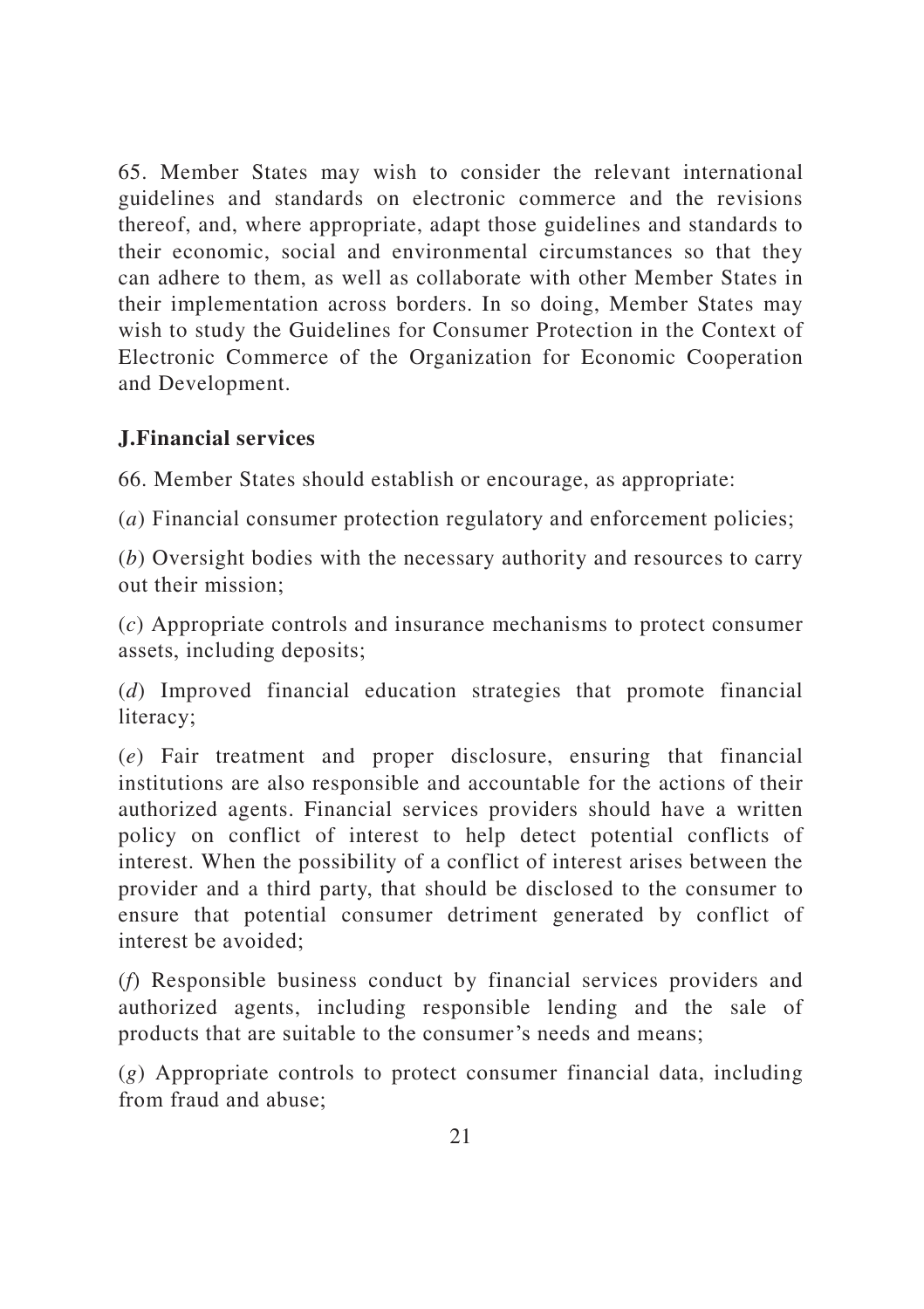(*h*) A regulatory framework that promotes cost efficiency and transparency for remittances, such that consumers are provided with clear information on the price and delivery of the funds to be transferred, exchange rates, all fees and any other costs associated with the money transfers offered, as well as remedies if transfers fail.

67. Member States should adopt measures to reinforce and integrate consumer policies concerning financial inclusion, financial education and the protection of consumers in accessing and using financial services.

68. Member States may wish to consider relevant international guidelines and standards on financial services and the revisions thereof, and, where appropriate, adapt those guidelines and standards to their economic, social and environmental circumstances so that they can adhere to them, as well as collaborate with other Member States in their implementation across borders. In so doing, Member States may wish to study the High-level Principles on Financial Consumer Protection of the Organization for Economic Cooperation and Development and the Group of 20, as well as the Principles for Innovative Financial Inclusion of the Group of 20 and the Good Practices for Financial Consumer Protection of the World Bank.

#### **K.Measures relating to specific areas**

69. In advancing consumer interests, particularly in developing countries, Member States should, where appropriate, give priority to areas of essential concern for the health of the consumer, such as food, water, pharmaceuticals, energy and public utilities, and also address the specificities of tourism. Policies should be adopted or maintained for product quality control, adequate and secure distribution facilities, standardized international labelling and information, and education and research programmes in these areas. Member State guidelines in regard to specific areas should be developed in the context of the provisions of the present document.

70. **Food.** When formulating national policies and plans with regard to food, Member States should take into account the need of all consumers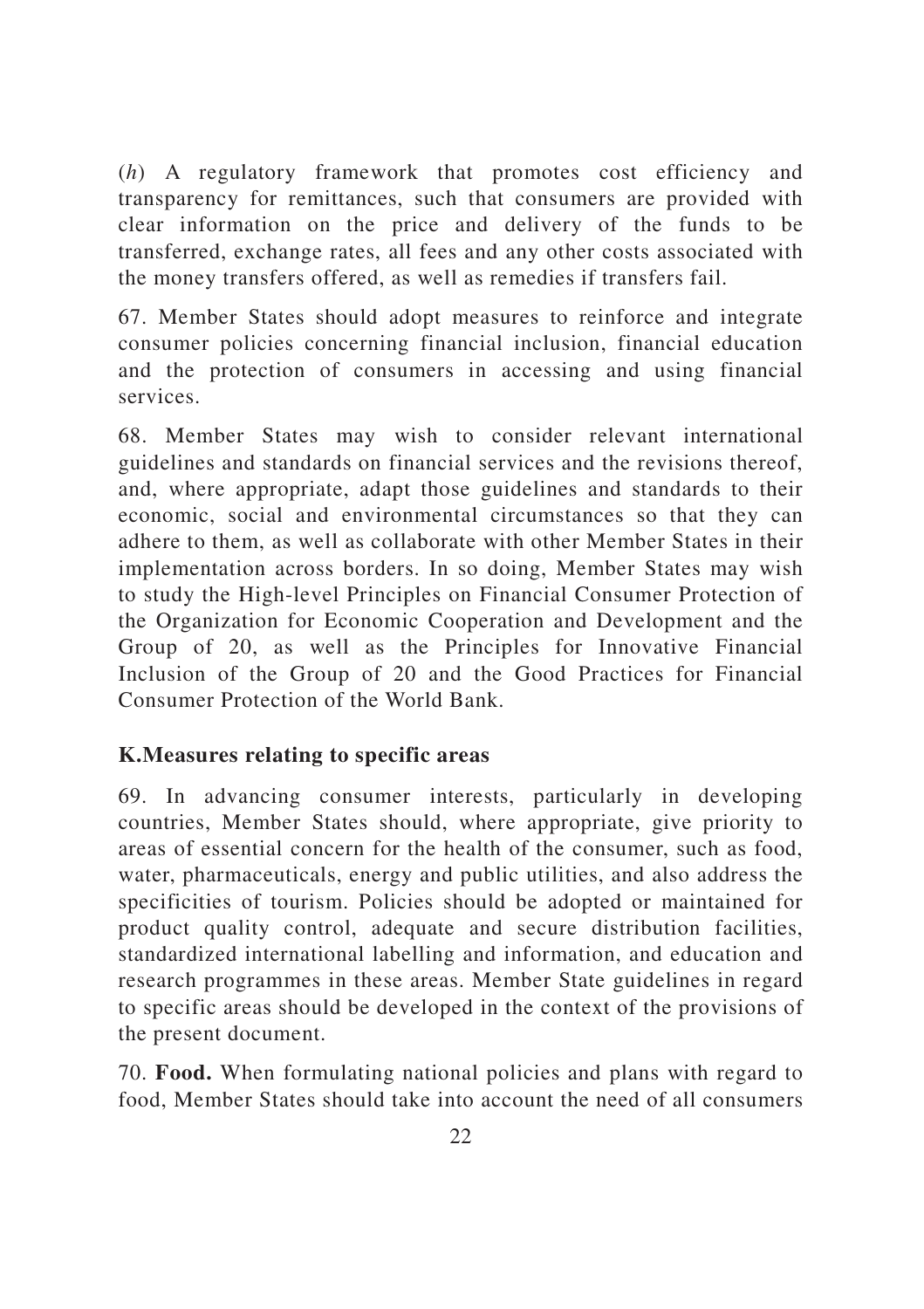for food security and should support and, as far as possible, adopt standards from the Food and Agriculture Organization of the United Nations and the World Health Organization Codex Alimentarius or, in their absence, other generally accepted international food standards. Member States should maintain, develop or improve food safety measures, including, inter alia, safety criteria, food standards and dietary requirements and effective monitoring, inspection and evaluation mechanisms.

71. Member States should promote sustainable agricultural policies and practices, conservation of biodiversity and protection of soil and water, taking into account traditional knowledge.

72. **Water.** Member States should, within the goals and targets set for the International Drinking Water Supply and Sanitation Decade, formulate, maintain or strengthen national policies to improve the supply, distribution and quality of water for drinking. Due regard should be paid to the choice of appropriate levels of service, quality and technology, the need for education programmes and the importance of community participation.

73. Member States should assign high priority to the formulation and implementation of policies and programmes concerning the multiple uses of water, taking into account the importance of water for sustainable development in general and its finite character as a resource.

74. **Pharmaceuticals.** Member States should develop or maintain adequate standards, provisions and appropriate regulatory systems for ensuring the quality and appropriate use of pharmaceuticals through integrated national drug policies which could address, inter alia, procurement, distribution, production, licensing arrangements, registration systems and the availability of reliable information on pharmaceuticals. In so doing, Member States should take special account of the work and recommendations of the World Health Organization on pharmaceuticals. For relevant products, the use of that organization's Certification Scheme on the Quality of Pharmaceutical Products Moving in International Commerce and other international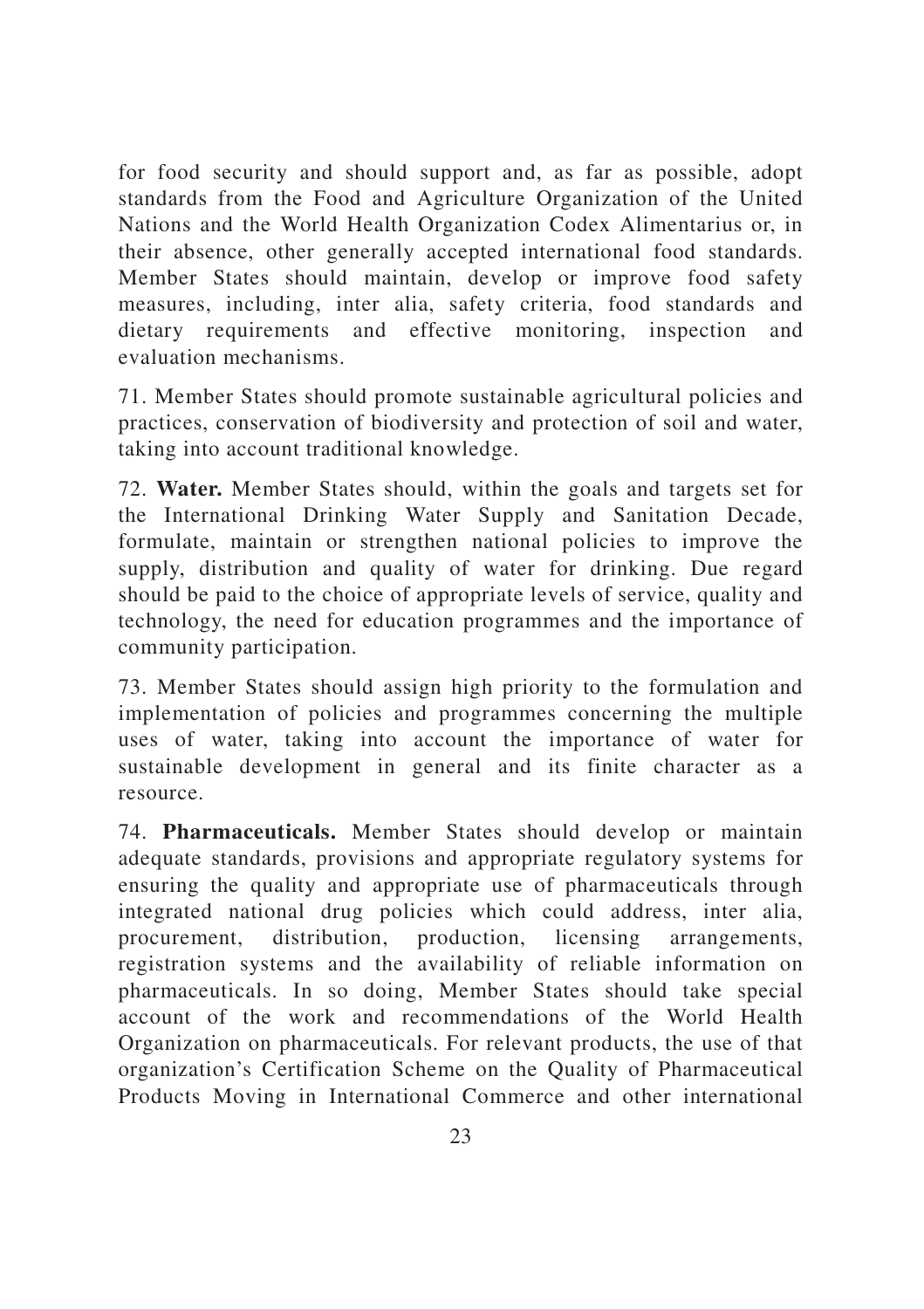information systems on pharmaceuticals should be encouraged. Measures should also be taken, as appropriate, to promote the use of international non-proprietary names for drugs, drawing on the work done by the World Health Organization.

75. In addition to the priority areas indicated above, Member States should adopt appropriate measures in other areas, such as pesticides and chemicals in regard, where relevant, to their use, production and storage, taking into account such relevant health and environmental information as Member States may require producers to provide and include in the labelling of products.

76. **Energy.** Member States should promote universal access to clean energy and formulate, maintain or strengthen national policies to improve the supply, distribution and quality of affordable energy to consumers according to their economic circumstances. Consideration should be given to the choice of appropriate levels of service, quality and technology, regulatory oversight, the need for awareness-raising programmes and the importance of community participation.

77. **Public utilities.** Member States should promote universal access to public utilities and formulate, maintain or strengthen national policies to improve rules and statutes dealing with provision of service, consumer information, security deposits and advance payment for service, late payment fees, termination and restoration of service, establishment of payment plans and dispute resolution between consumers and utility service providers, taking into account the needs of vulnerable and disadvantaged consumers.

78. **Tourism.** Member States should ensure that their consumer protection policies are adequate to address the marketing and provision of goods and services related to tourism, including, but not limited to, travel, traveller accommodation and timeshares. Member States should, in particular, address the cross-border challenges raised by such activity, including enforcement cooperation and information-sharing with other Member States, and should also cooperate with the relevant stakeholders in the tourism-travel sector.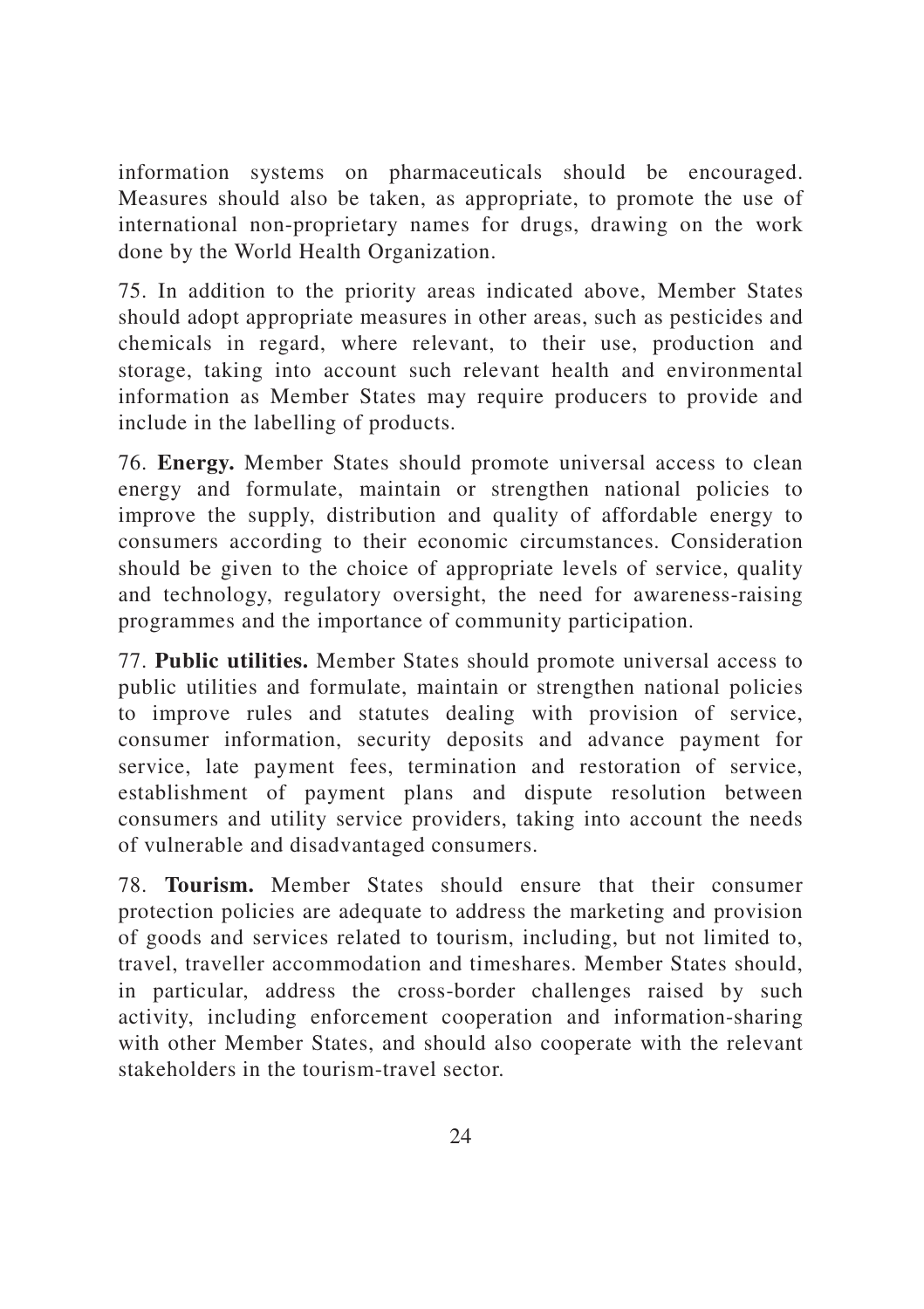## **VI.International cooperation**

79. Member States should, especially in a regional or subregional context:

(*a*) Develop, review, maintain or strengthen, as appropriate, mechanisms for the exchange of information on national policies and measures in the field of consumer protection:

(*b*) Cooperate or encourage cooperation in the implementation of consumer protection policies to achieve greater results within existing resources. Examples of such cooperation could be collaboration in the setting up or joint use of testing facilities, common testing procedures, exchange of consumer information and education programmes, joint training programmes and joint elaboration of regulations;

(*c*) Cooperate to improve the conditions under which essential goods are offered to consumers, giving due regard to both price and quality. Such cooperation could include joint procurement of essential goods, exchange of information on different procurement possibilities and agreements on regional product specification.

80. Member States should develop or strengthen information links regarding products which have been banned, withdrawn or severely restricted in order to enable other importing countries to protect themselves adequately against the harmful effects of such products.

81. Member States should work to ensure that the quality of products and the information relating to such products does not vary from country to country in a way that would have detrimental effects on consumers.

82. Member States should improve their ability to cooperate in combating fraudulent and deceptive cross-border commercial practices, as that serves an important public interest, recognizing that cooperation on particular investigations or cases under these guidelines remains within the discretion of the consumer protection enforcement agency that is asked to cooperate.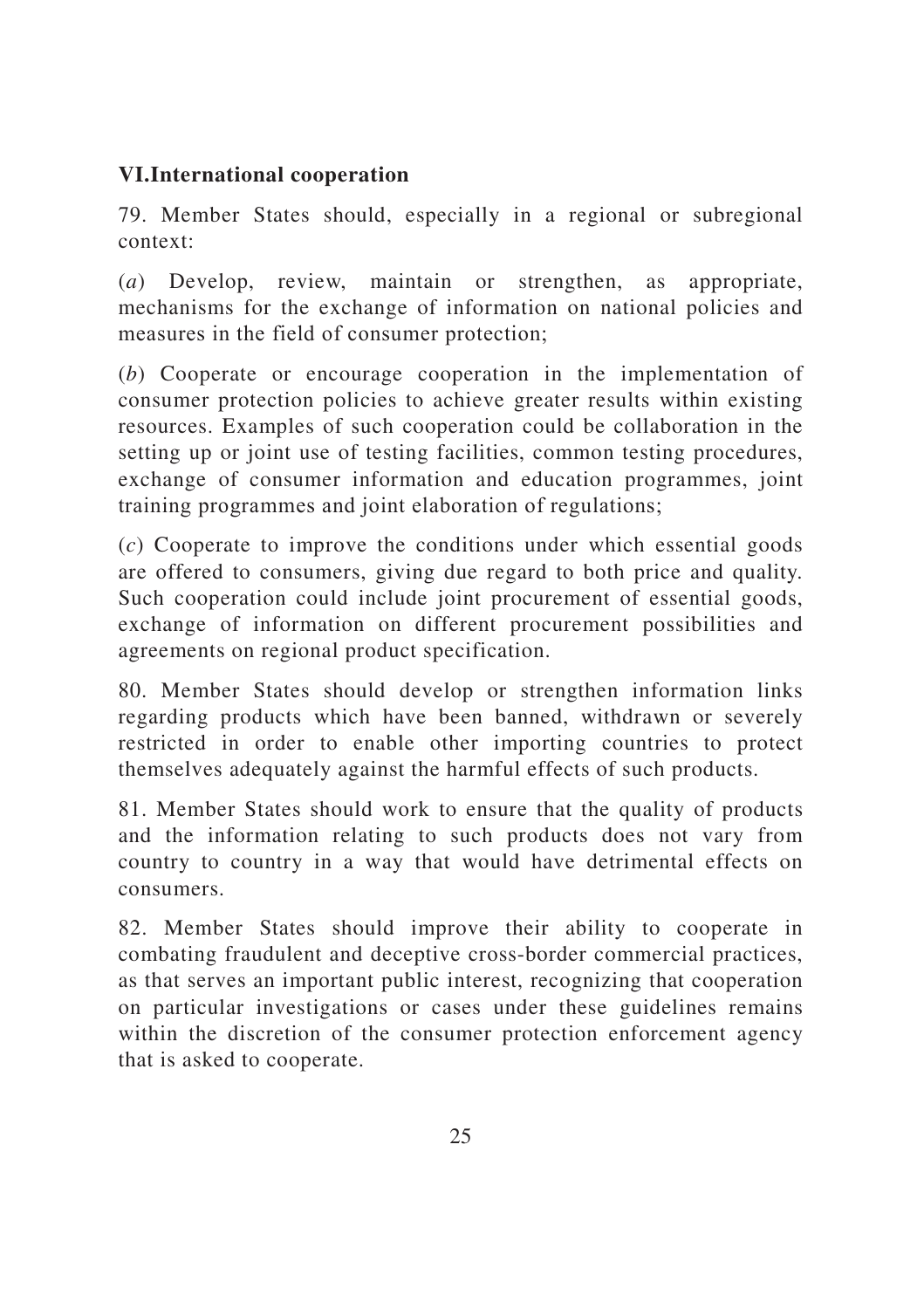83. The consumer protection enforcement agencies of Member States should coordinate investigations and enforcement activities to avoid interference with the investigations and enforcement activities of consumer protection enforcement agencies taking place in other jurisdictions.

84. The consumer protection enforcement agencies of Member States should make every effort to resolve disagreements that may arise regarding cooperation.

85. Member States and their consumer protection enforcement agencies should make use of existing international networks and enter into appropriate bilateral and multilateral arrangements and other initiatives to implement these guidelines.

86. Member States should enable their consumer protection policy agencies, in consultation with consumer protection enforcement agencies, to take a leading role in developing the framework for combating fraudulent and deceptive commercial practices, as set out in these guidelines.

87. Member States are invited to designate a consumer protection enforcement agency or a consumer protection policy agency to act as a contact point to facilitate cooperation under these guidelines. Those designations are intended to complement and not replace other means of cooperation. Such designations should be notified to the Secretary-General.

88. Member States should provide their consumer protection enforcement agencies with the authority to investigate, pursue, obtain and, where appropriate, share relevant information and evidence, particularly on matters relating to cross-border fraudulent and deceptive commercial practices affecting consumers. That authority should extend to cooperation with foreign consumer protection enforcement agencies and other appropriate foreign counterparts.

89. Member States should consider participating in multilateral and bilateral arrangements to improve international judicial and inter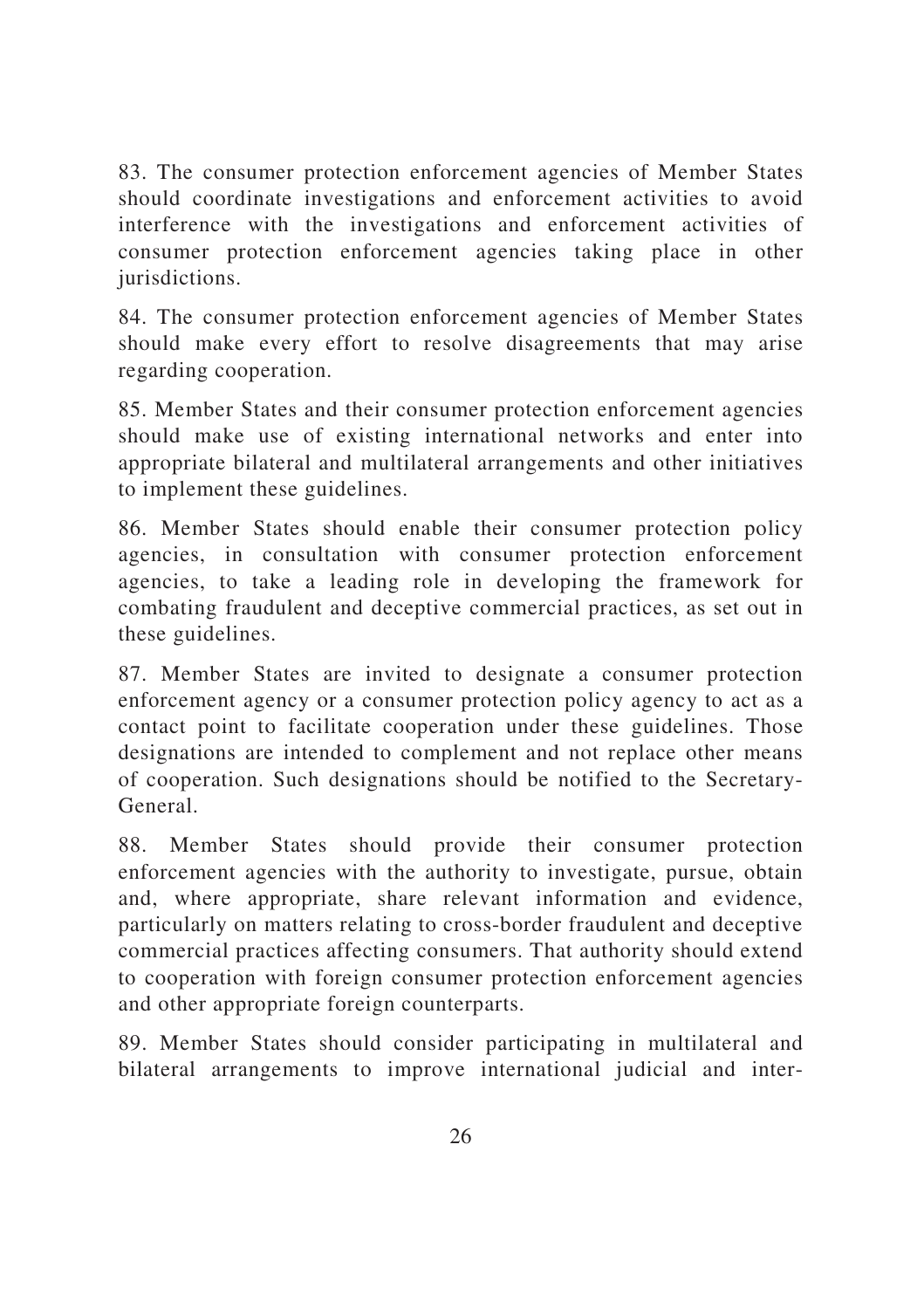agency cooperation in the recovery of foreign assets and the enforcement of decisions in cross-border cases.

90. Member States may wish to consider relevant international guidelines and standards on protecting consumers from fraudulent and deceptive cross-border commercial practices, in considering the legal authority to provide to their consumer protection enforcement agencies, and, where appropriate, adapt those guidelines and standards to their circumstances. In so doing, Member States may wish to study the Guidelines for Protecting Consumers from Fraudulent and Deceptive Commercial Practices across Borders of the Organization for Economic Cooperation and Development.

91. To promote sustainable consumption, Member States, international bodies and business should work together to develop, transfer and disseminate environmentally sound technologies, including through appropriate financial support from developed countries, and to devise new and innovative mechanisms for financing their transfer among all countries, in particular to and among developing countries and countries with economies in transition.

92. Member States and international organizations, as appropriate, should promote and facilitate capacity-building in the area of sustainable consumption, particularly in developing countries and countries with economies in transition. In particular, Member States should also facilitate cooperation among consumer groups and other relevant organizations of civil society, with the aim of strengthening capacity in this area.

93. Member States and international bodies, as appropriate, should promote programmes relating to consumer education and information.

94. Member States should work to ensure that policies and measures for consumer protection are implemented with due regard to their not becoming barriers to international trade and that they are consistent with international trade obligations.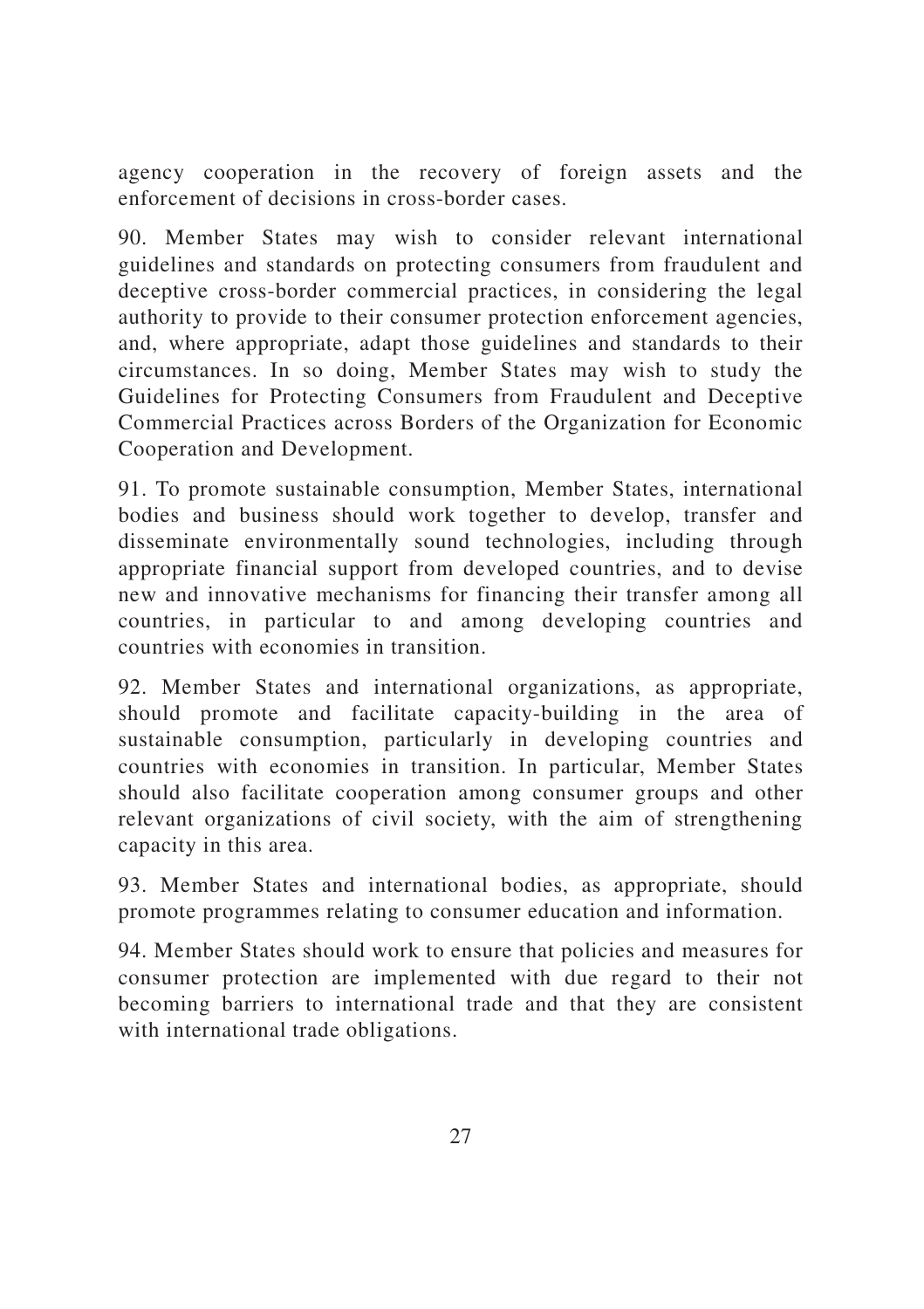## **VII.International institutional machinery**

### **A.Institutional arrangements**

95. An intergovernmental group of experts on consumer protection law and policy, operating within the framework of an existing commission of the Trade and Development Board of the United Nations Conference on Trade and Development, will provide the institutional machinery.

96. Member States should take appropriate steps at the national or regional levels to implement these guidelines.

# **B. Functions of the intergovernmental group of experts on consumer protection law and policy**

97. The intergovernmental group of experts on consumer protection law and policy shall have the following functions:

(*a*) To provide an annual forum and modalities for multilateral consultations, discussion and exchange of views between Member States on matters related to the guidelines, in particular their implementation and the experience arising therefrom;

(*b*) To undertake studies and research periodically on consumer protection issues related to the guidelines based on a consensus and the interests of Member States and disseminate them with a view to increasing the exchange of experience and giving greater effectiveness to the guidelines;

(*c*) To conduct voluntary peer reviews of national consumer protection policies of Member States, as implemented by consumer protection authorities:

(*d*) To collect and disseminate information on matters relating to the overall attainment of the goals of the guidelines and to the appropriate steps Member States have taken at the national or regional levels to promote effective implementation of their objectives and principles;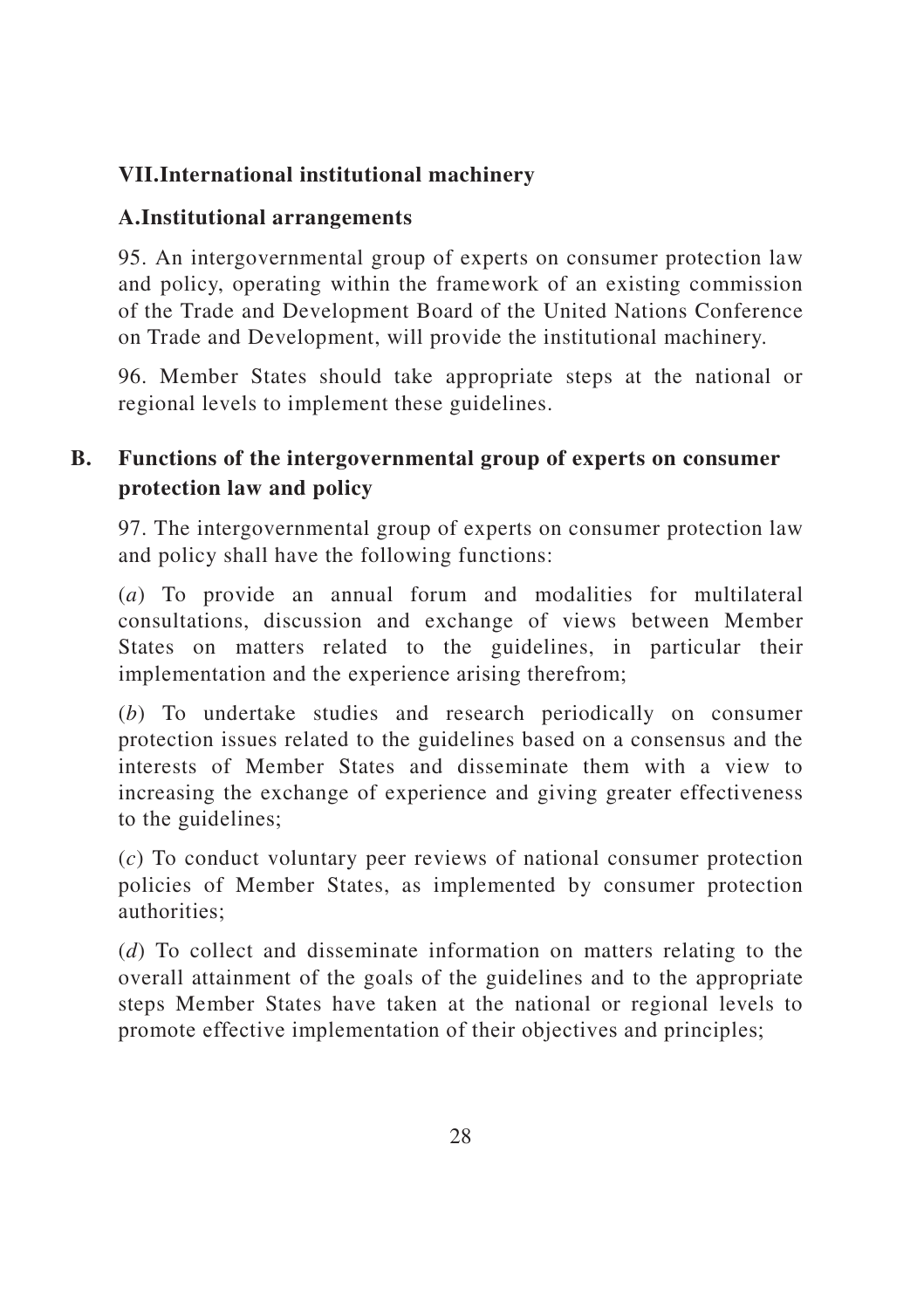(*e*) To provide capacity-building and technical assistance to developing countries and economies in transition in formulating and enforcing consumer protection laws and policies;

(*f*) To consider relevant studies, documentation and reports from relevant organizations of the United Nations system and other international organizations and networks, to exchange information on work programmes and topics for consultations and to identify worksharing projects and cooperation in the provision of technical assistance<sup>.</sup>

(*g*) To make appropriate reports and recommendations on the consumer protection policies of Member States, including the application and implementation of these guidelines;

(*h*) To operate between and report to the United Nations Conference to Review All Aspects of the Set of Multilaterally Agreed Equitable Principles and Rules for the Control of Restrictive Business Practices;

(*i*) To conduct a periodic review of the guidelines, when mandated by the United Nations Conference to Review All Aspects of the Set of Multilaterally Agreed Equitable Principles and Rules for the Control of Restrictive Business Practices;

(*j*) To establish such procedures and methods of work as may be necessary to carry out its mandate.

98. In the performance of its functions, neither the intergovernmental group nor its subsidiary organs shall pass judgement on the activities or conduct of individual Member States or of individual enterprises in connection with a specific business transaction. The intergovernmental group or its subsidiary organs should avoid becoming involved when enterprises to a specific business transaction are in dispute.

99. The intergovernmental group shall establish such procedures as may be necessary to deal with issues related to confidentiality.